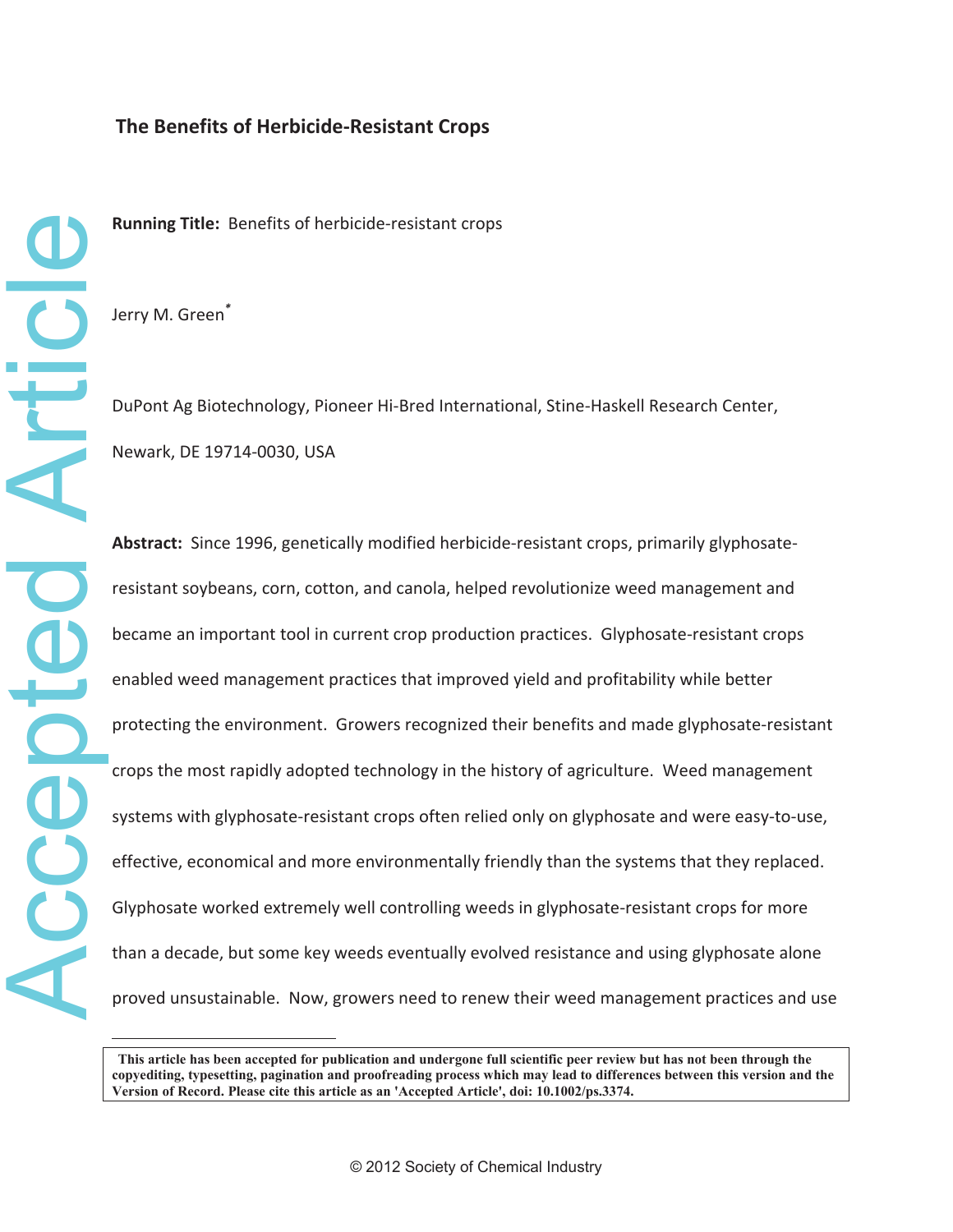glyphosate with other cultural, mechanical, and herbicide options in integrated systems. New multiple herbicide-resistant crops with resistance to glyphosate and other herbicides will expand the utility of existing herbicide technologies and be an important component of future weed management systems that help sustain the current benefits of high efficiency and high production agriculture.

**Keywords:** biotechnology, crop, weed, herbicide, glyphosate, resistance, tolerance, integrated weed management, best management practices

\*Correspondence to: Jerry M. Green, DuPont Ag Biotechnology, Pioneer Hi-Bred International, Stine-Haskell Research Center Bldg. 210, Newark, DE 19714-0030, USA

E-mail: jerry.m.green@pioneer.com

(*Received \_\_ \_\_\_\_ 2012; revised version received \_\_ \_\_\_\_ 2012; accepted \_\_ \_\_\_\_ 2012)*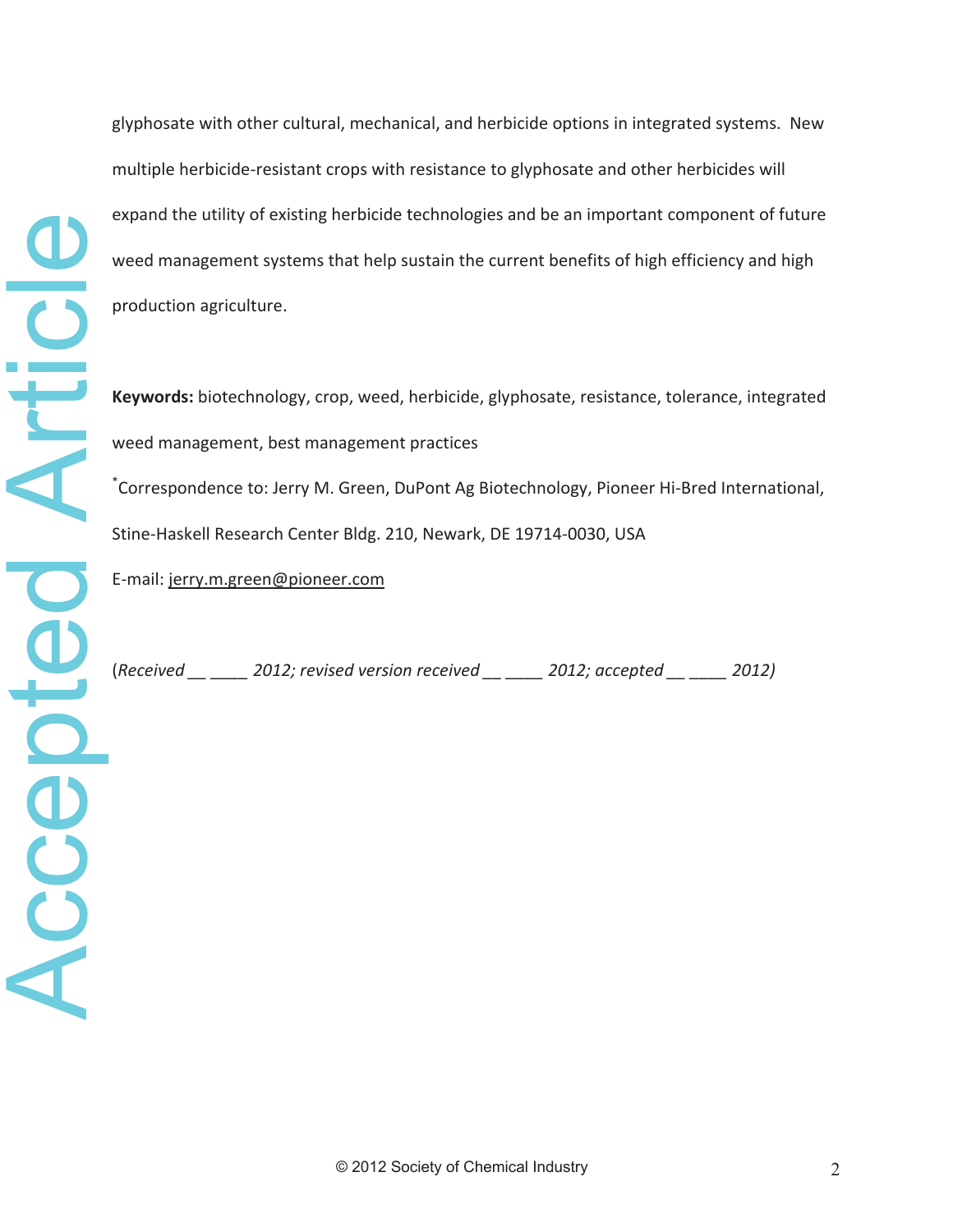*"Over the next 50 years, the world's farmers and ranchers will be called upon to produce more food than has been produced in the past 10,000 years combined, and to do so in environmentally sustainable ways.*" - Norman Borlaug, Father of the Green Revolution and advocate for herbicide-resistant crops in a 2008 letter to then-Senator Barack Obama.

### **1 INTRODUCTION**

The ability to use biotechnology to make glyphosate-resistant (GR) crops was a scientific breakthrough that helped revolutionize weed management<sup>1</sup> and provided much of the impetus to restructure the seed business.<sup>2</sup> For the last 16 years, the most effective choice to manage weeds for many growers has been to use glyphosate in GR crops. GR crops became available when weeds were becoming widely resistant to commonly used selective herbicides and farm size was increasing while the number of farm workers was decreasing.<sup>3</sup> Weed management was becoming too complicated, time consuming, and costly for the new agricultural systems. The ability to use glyphosate in GR crops made weed management easy, efficient, economical, and environmentally compatible – exactly what growers wanted.

The utility of glyphosate in high efficiency and high production agricultural systems drove the rapid adoption of GR crops.<sup>4</sup> Glyphosate provided great weed control for more than a decade, but it became a victim of its own success. Too many growers used glyphosate alone too often on too many hectares.In retrospect, glyphosate and GR crops were overused and 'lessons have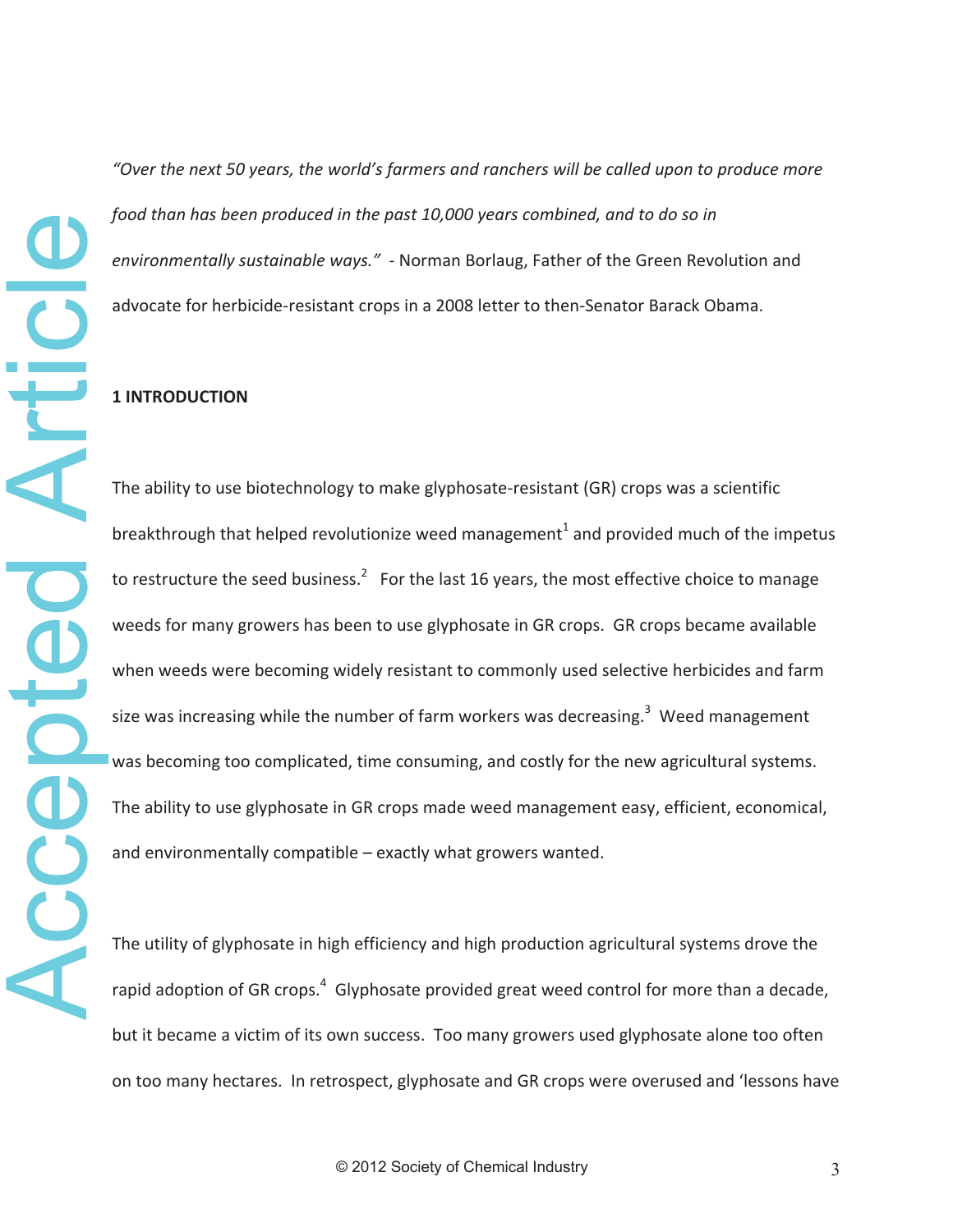been learnt'.<sup>5</sup> All experts now fully understand that weeds will adapt to any single highly effective weed management practice. Growers need to use diverse integrated weed management (IWM) systems – chemical and non-chemical.

Transgenic herbicide-resistant (HR) crops undergo extensive phenotypic, agronomic, morphological, and compositional analyses and must be found 'substantially equivalent' to their conventional counterparts before they can be approved for commercialization.<sup>6</sup> The herbicide resistance traits do not give any agronomic advantage or disadvantage to the crop until the herbicide is applied. Still, opponents often frame the technology as a threat to sustainable agriculture by objecting to potential unknown long-term effects on human health and the environment, the potential to create 'super weeds', and raise ethical questions about global agribusiness, the control of seed supplies, and scientists interfering with the natural order. In contrast, supporters claim HR crops allow growers to be more productive, are safe to eat, better for the environment, and enable better weed management options. HR crops have an impeccable history of safe commercial use and the United States National Academy of Sciences concluded without equivocation that GM crops do not pose any health risks that are not present in conventionally produced crops.<sup>7</sup> Still, a small but influential group of activists maintains that long-term uncertainty justifies extreme precaution and continues the debate.

Sustainable weed management is the foundation of sustainable agriculture. The debate over the sustainability of HR crops is primarily over the sustainability of the weed management systems in large-scale production agricultural systems and the evolution of resistant weeds.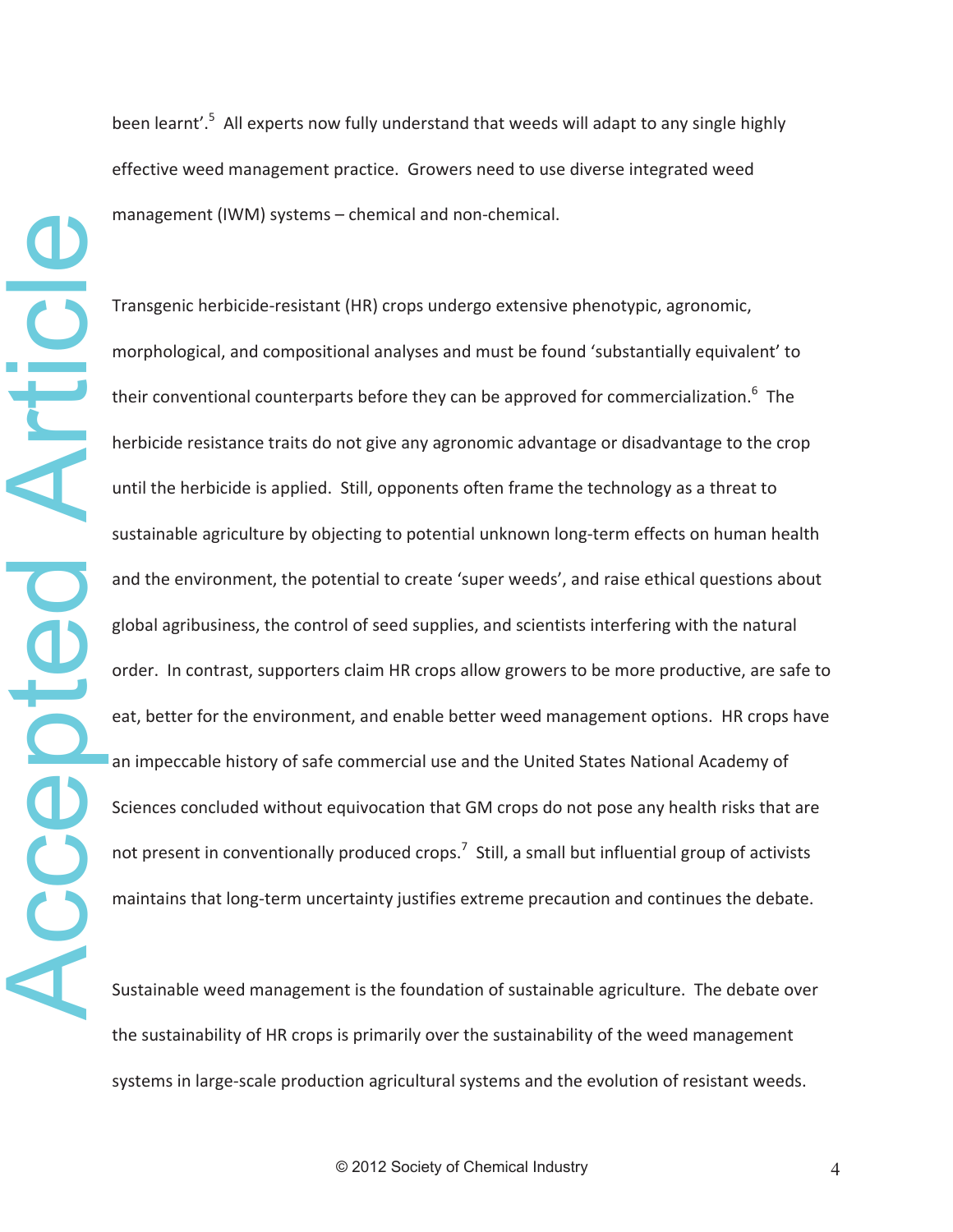Unlike insect-resistant crops that produce an insecticidal protein, HR crops do not put any selection pressure on the weeds to evolve resistance  $-$  only herbicides do. Thus, the benefits and the risks of HR crops with respect to sustainability relate to the benefits and risks of how the herbicides that they enable are used.

### **1.1 Discovery**

For thousands of years, farmers have used selection and cross breeding to genetically modify crops.These methods are effective at getting desirable traits in and undesirable traits out of the crop but require intensive work and are slow. Recent breakthroughs in science and genetics have greatly expanded the toolbox that scientists can use to improve crops. For example, biotechnology can quickly isolate a desirable gene from one species and insert it into the DNA of another. Scientists can now change the biology of the crop to adapt to the herbicide. Still modifying crops enough so that they can tolerate broad-spectrum herbicides at a commercially acceptable level is always challenging.<sup>8</sup> By definition, herbicides must very effectively disrupt essential plant processes or otherwise they would not be able to kill weeds. Today, seed companies still use traditional breeding to produce HR crops, but the focus has shifted to using biotechnology.

The biotech HR crop revolution has been based on a remarkably few traits in a few crops so far (Table 1).<sup>9</sup> In fact, most of the impact is due to just one gene, the *cp4 epsps* that encodes for glyphosate-resistant 5-enolpyruvylshikimate-3-phosphate synthase (EPSPS, EC 2.5.1.19). The potential to expand HR crop technology to other herbicide traits is high. However, the ability to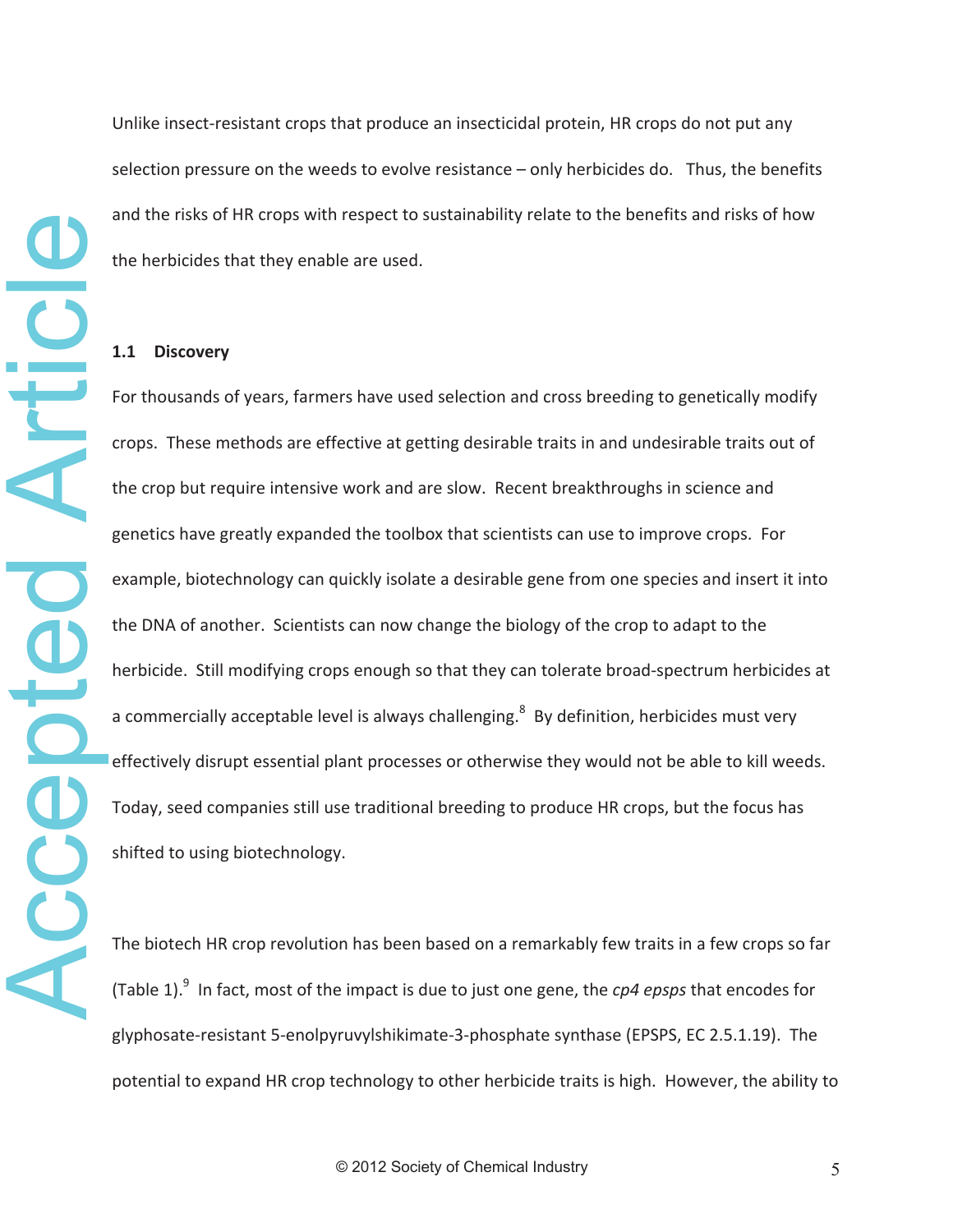use biotechnology to make a crop resistant to a herbicide is not what will govern success. The attributes of the herbicide and its ability to bring benefits to growers and satisfy society's expectations for a safe, abundant and affordable food, fuel, and fiber supply in environmentally sustainable way will determine success.

# **1.2 Adoption**

Growers have rapidly adopted GR crops - soybeans [*Glycine max* (L.) Merr.], corn (*Zea mays* L.), corn (*Zea mays* L.), cotton (*Gossypium hirsutum* L.), canola (*Brassica napa* L.), alfalfa (*Medicago sativa* L.) and sugarbeets (*Beta vulgaris* L.) - wherever they have become available .<sup>10</sup> Before GR crops, transgenic bromoxynil-resistant cotton and a wide array of non-transgenic HR crops were available (Table 2), but growers did not widely adopt them. $^{9}$  The key difference was the ability to use glyphosate, a relatively inexpensive and effective herbicide with an excellent environmental profile. Growers recognized the benefits of using glyphosate (Table 3) and made GR crops the most rapidly adopted technology in the history of agriculture (Figure 3).

In 2011, 126 million ha of the total 160 million ha of GM crops had herbicide resistance traits – 94 million had only herbicide resistance and 42 million had both herbicide and insect resistance traits.<sup>10</sup> Global adoption of HR crops continues to increase rapidly at about 10 percent per year. In the U.S., growers adopted GR soybeans on more than 80 percent of the soybean area just six years after commercialization. It only took eight years to reach 80 percent adoption in cotton, ten years in corn, and just three years in sugarbeets. In Argentina, growers adopted GR soybeans on more than 98 percent of their soybean area 5 years after commercialization.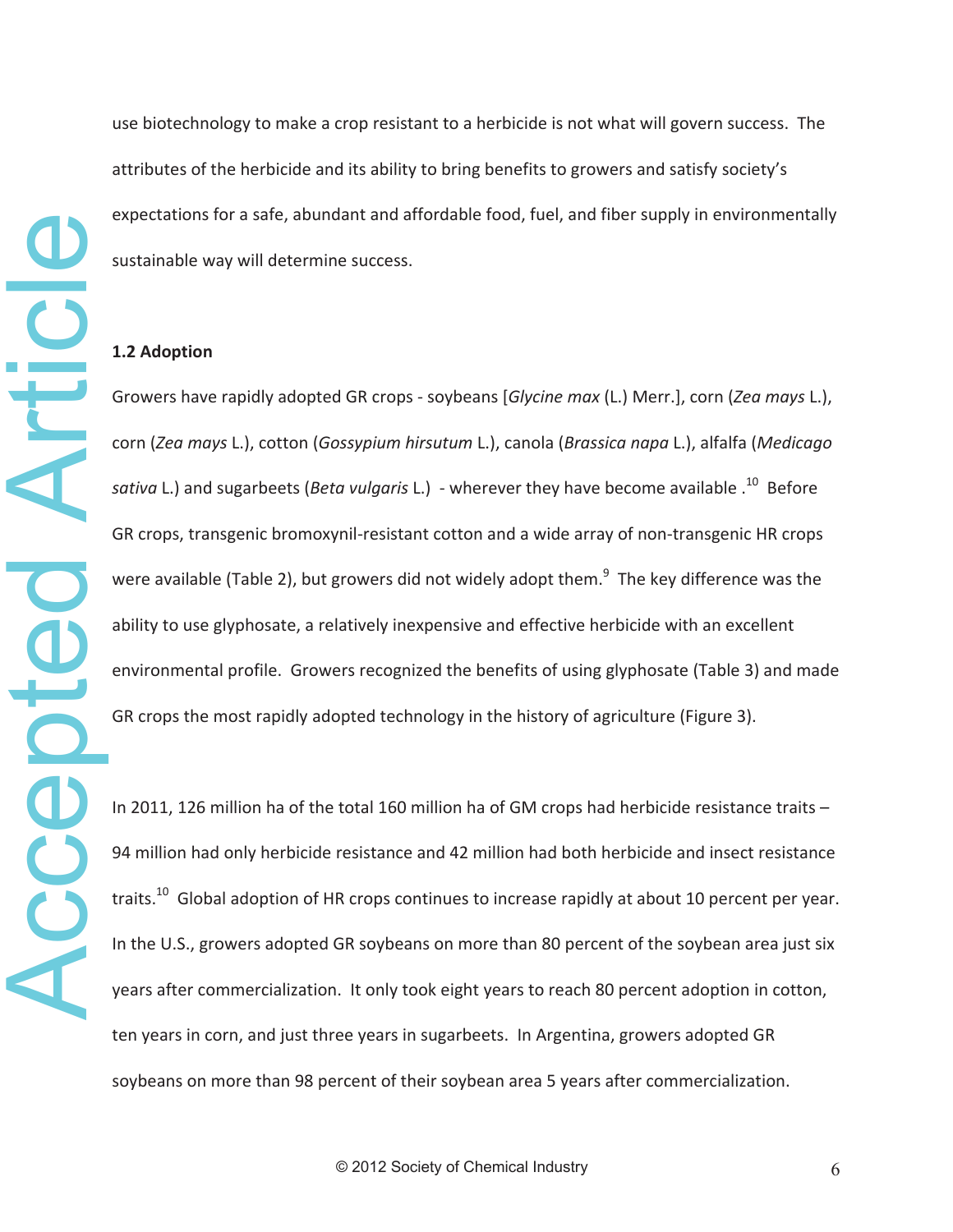Moreover, once growers adopted GR crops, they stayed with the technology. The unprecedented adoption rates in both developed and developing countries are a testimony to the value that millions of growers place in the technology.

### **2 BENEFITS OF HERBICIDEͲRESISTANT CROPS**

### **2.1 Efficacy**

Accepted Article Accepted Article

Selective herbicides have been a major contributor to improved crop production for the last 60 years, but nonselective herbicides could not be used in-crop before the advent of HR crops unless growers applied the herbicide in a way that it did not reach the crop, e.g., soil application before planting or directed spraying. The primary benefit of HR crops is to eliminate any injury from previously nonselective herbicides, but other benefits include better weed control resulting in higher yields and less need to till soil, lower costs, fewer application restrictions, and benefits from using a herbicide with a new mode-of-action and an improved environmental or toxicological profile.

Some of the first GR crop varieties were moved quickly to the market to meet high customer demand and had a 'yield drag'; or more appropriately a 'yield lag' because they were not fully adapted to local growing conditions. $1,11$  Subsequent breeding into better-adapted lines returned yields to their expected levels, and GR crops have continued the linear trend for higher yields that has been constant for decades in corn, soybeans, and cotton.<sup>12</sup> In addition, some of the first GR crops did not give complete resistance to glyphosate under stress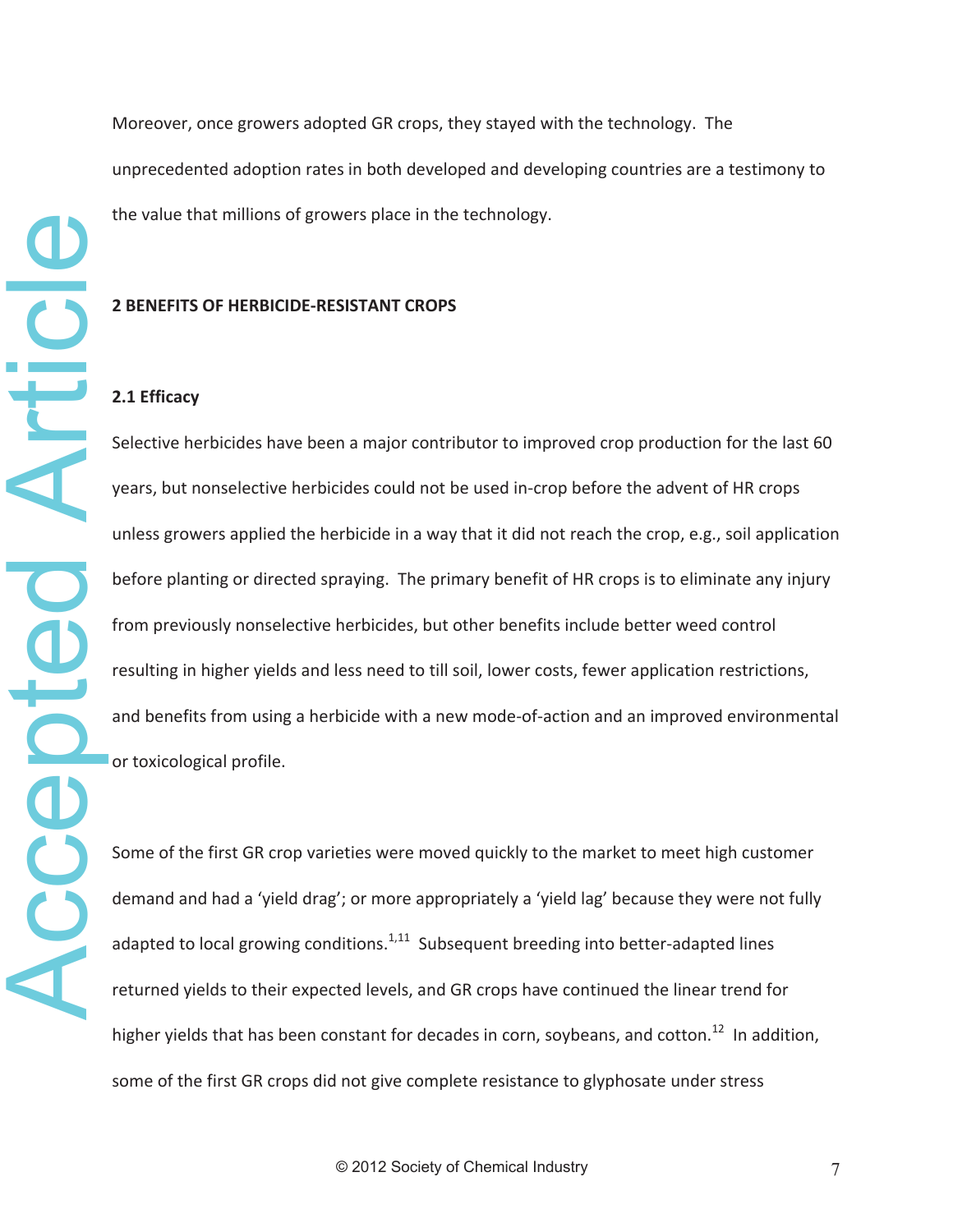conditions<sup>13</sup> and the timing, rate, and number of glyphosate applications were restricted.<sup>1</sup> Glyphosate often injured the first GR cotton varieties and could even reduce yield, $^{14}$  but a second-generation trait eliminated this effect.<sup>15</sup>

### **2.2 Economics**

Accepted Article Accepted Article

*2.2.1 Higher and more profitable yields.*Weeds compete for water, nutrients and sunlight and are the most important pest complex in crop production. Deciding how to manage them is one of the most important agronomic decisions a grower makes.<sup>16</sup> GR crops have helped growers manage weeds and produce higher and more profitable yields (Table 4). $^{17}$  HR crops will help growers meet an ever-growing demand for food, feed, fiber, and fuel for the expected nine billion people in 2050. The yield benefit and higher quality seed is due to improved weed control, which is often better than the conventional weed management system it replaced. The amount of increase in yield generally depends on how effectively that grower previously controlled weeds. No transgenic HR crop directly increases yield, i.e., the traits *per se* do not enhance yield.

Critics of HR crops argue that the technology only benefits large-scale production agriculture. However, the yield increase from using GR crops has tended to be the greatest for small farmers in developing countries who benefit most from the improved weed control.<sup>10</sup> For example, the average yield increase for growers using GR soybeans in developed countries is seven percent versus 21 percent in developing countries.<sup>18</sup> HR crops have great potential to help small farmers in Africa where farmers rarely use herbicides and do not have the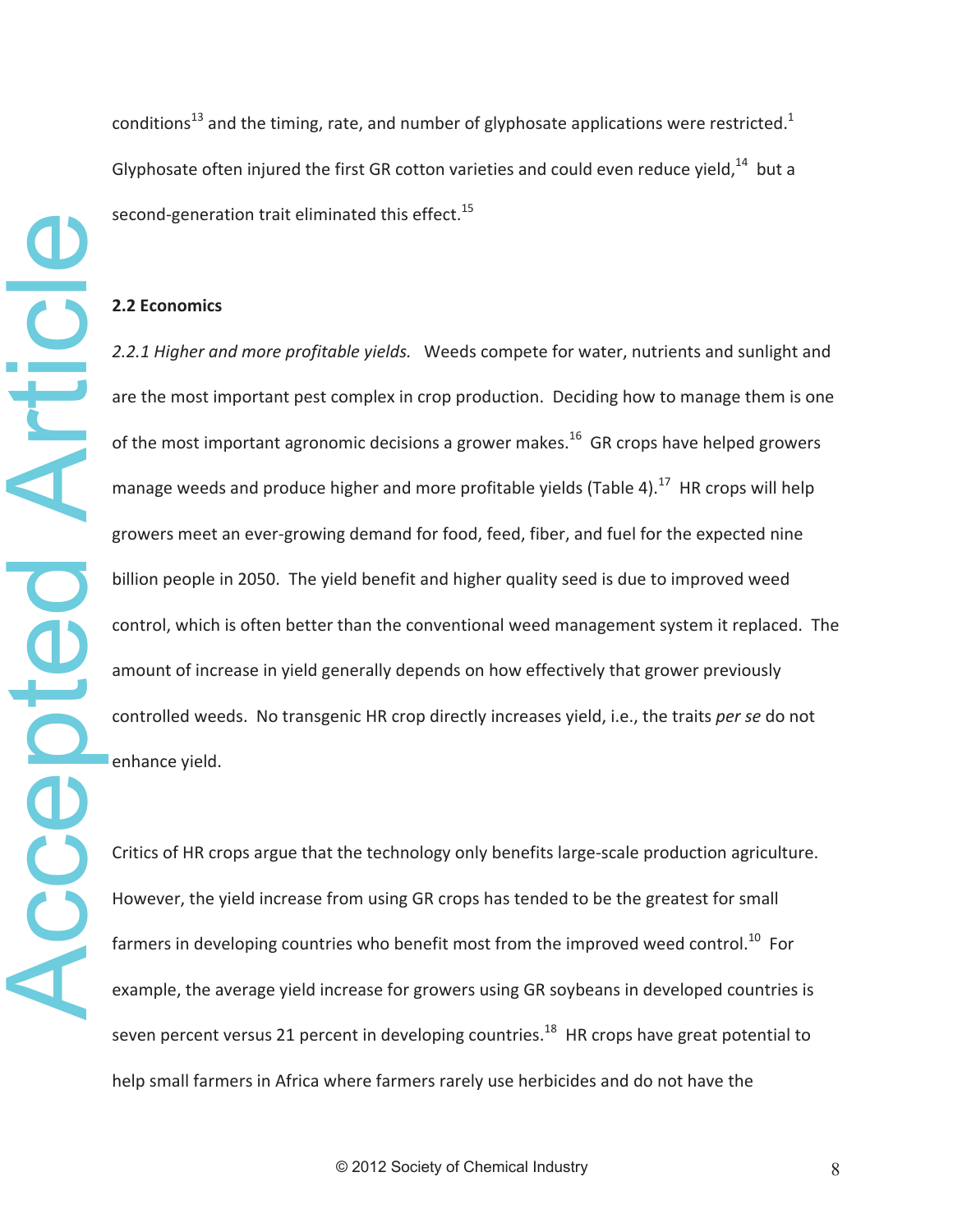Small farmers in Africa are already using herbicide seed treatment to control parasitic weeds such as *Striga hermonthica* and *S. asiatica*, arguably the most difficult and most important weed problem. Selective herbicides and mechanical practices cannot control parasitic weeds, but some nonselective herbicides in HR crops can. In fact, small farmers are already using the nonselective imazapyr as a seed treatment in non-transgenic, HR corn. Other HR crop systems need to be commercialized so small farmers will have multiple options to help manage the evolution of resistance.<sup>20</sup>

Weeds that are closely related to the crop are often the most competitive and difficult to control with selective herbicides or mechanical practices. HR crops such as HR sorghum [*Sorghum bicolor* (L.) Moench] or HR rice (*Oryza sativa* L.) would allow growers to use a herbicide to control the related weed species while not injuring the crop. The main limitation of this approach is currently the likelihood of rapid gene transfer from the crop to the related weed populations. Biotechnology can help prevent this by tightly linking the herbicide resistance gene to genes for nonshattering, short stature, uniform flowering and germination that would be beneficial to the crop but significantly reduce weediness and thus the fitness of any feral escapes or weedy hybrids formed.<sup>21</sup> Another strategy would be to link the herbicide resistance gene to an RNA interference (RNAi) expression cassette that would selectively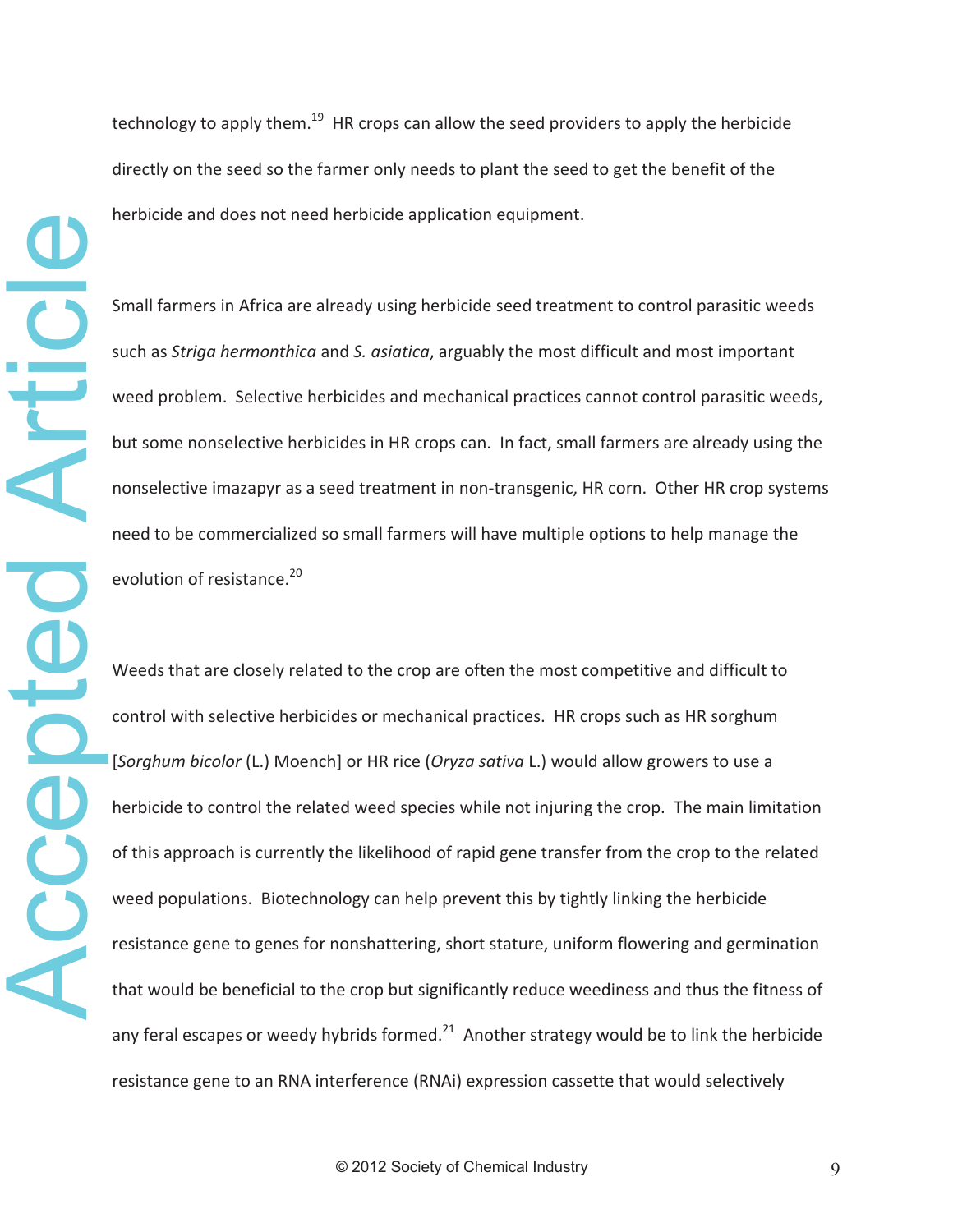repress the detoxification of another herbicide that growers could then use to control any unwanted offspring .<sup>22</sup> Both strategies could help sustain HR crop technology when gene transfer to weeds is likely.

*2.2.2 Lower production costs.* HR crops became available when farm size and income were rising but the number of farm workers was decreasing. Weeds were also becoming widely resistant to selective herbicides and difficult to manage. Glyphosate was the ideal herbicides for HR crops.<sup>5</sup> When foliarly applied, glyphosate controlled essentially all weeds – 300 weed species - at a wide range of growth stages with no recropping restrictions. Growers could apply a single herbicide instead of many different ones to control their broadleaf and grass weeds.<sup>1,23</sup> The ability to use glyphosate in GR crops made weed management easy, effective and efficient. Even with the increased cost of seed associated with a technology fee, HR crops still reduced the cost to manage weeds and ultimately improved farm productivity.

## **2.2 Environmental benefits**

The potential impact of HR crops on the environment has been controversial and generated heated debates, but the evidence clearly shows that GR crop systems have benefited the environment by reducing fuel use, soil erosion, and reliance on persistent herbicides with groundwater advisories.HR crops, especially GR crops, generally enable the use of more effective herbicides that reduce reliance on soil tillage for weed management and have improved toxicological and environmental profiles.  $24,25,26$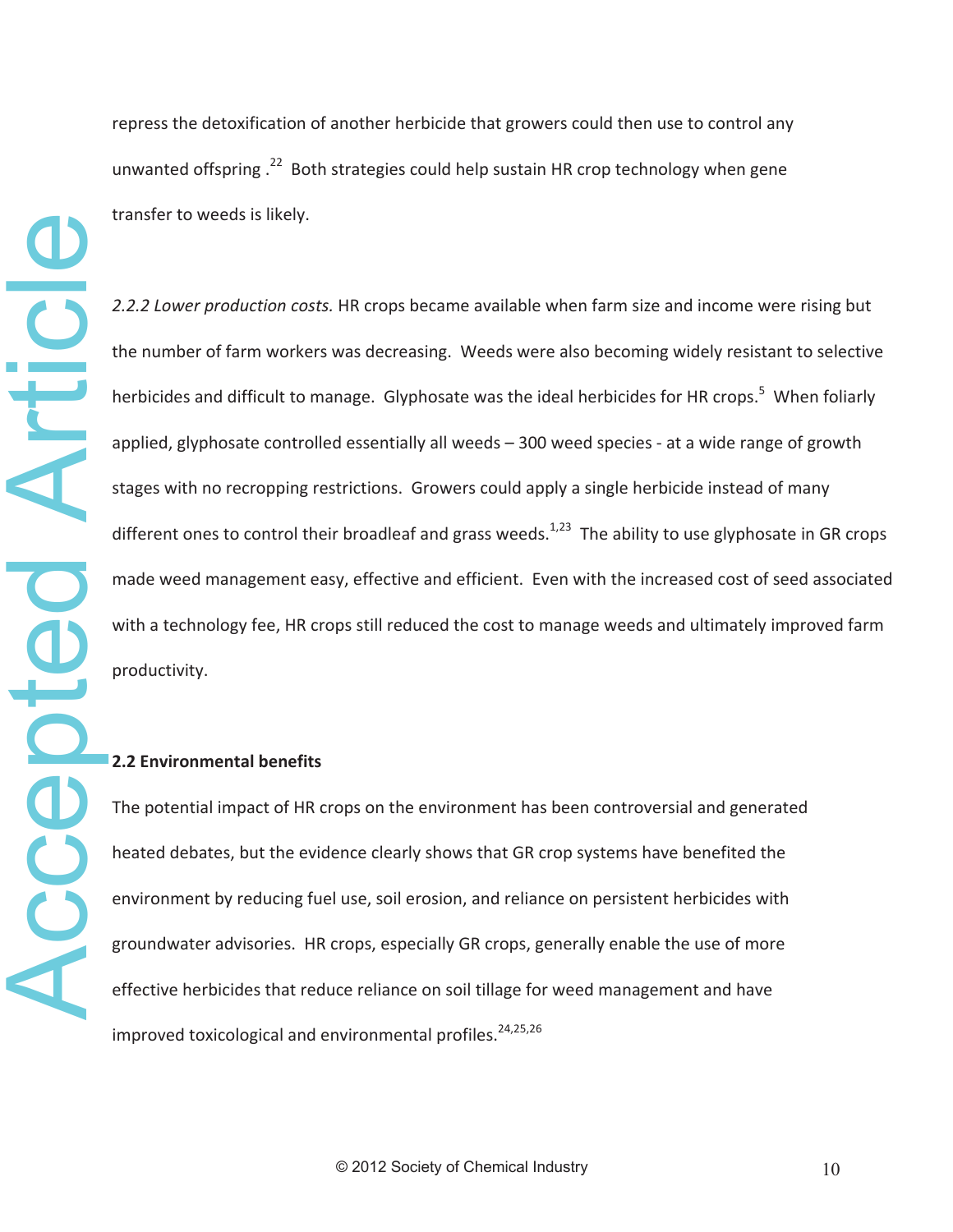Accepted Article Article **POCEOCE** 

*2.2.1 Soil conservation.*HR crops have enabled the widespread use of reduced tillage, also known as conservation tillage. Conservation tillage maintains a soil cover with crop residues which has many positive environmental benefits including reduced soil erosion and water pollution from nutrient and sediment runoff, protection from wind erosion, improved habitat for birds, mammals, and microorganisms as well as less consumption of fossil fuels and carbon dioxide emissions.<sup>27,28</sup> For example, conservation tillage can reduce soil loss more than 90 percent and movement of phosphorus more than 70 percent.<sup>29</sup> The crop residue builds organic matter, and there is less soil compaction because HR crop growers make fewer passes through the field with tractors than non-HR crop growers.<sup>28</sup>

The use of conservation tillage grew rapidly in the 1990s, driven by federal government programs requiring conservation efforts and the introduction of high-residue planting equipment. Improved weed control with the use of glyphosate in GR crops was also a major factor enabling the adoption of no tillage crop production to increase from 45 to 111 million ha between 1999 and 2009.<sup>23,30</sup> There is often a very close correlation of the use of GR crops and no-tillage crop production.<sup>31</sup> Of course, GR crops do not prohibit tillage; tillage is still an option if needed for an agronomic purpose.

2.2.1 Less *herbicide*. HR crops do not increase the use of herbicides. Even when a grower uses a HR crop-enabled herbicide, that herbicide usually replaces another herbicide.<sup>32</sup> In addition. the amount of herbicide used on HR crops, primarily GR crops, is often less. Since 1996, the amount of herbicide used on HR corn, soybeans, cotton and canola decreased by 204 million kg,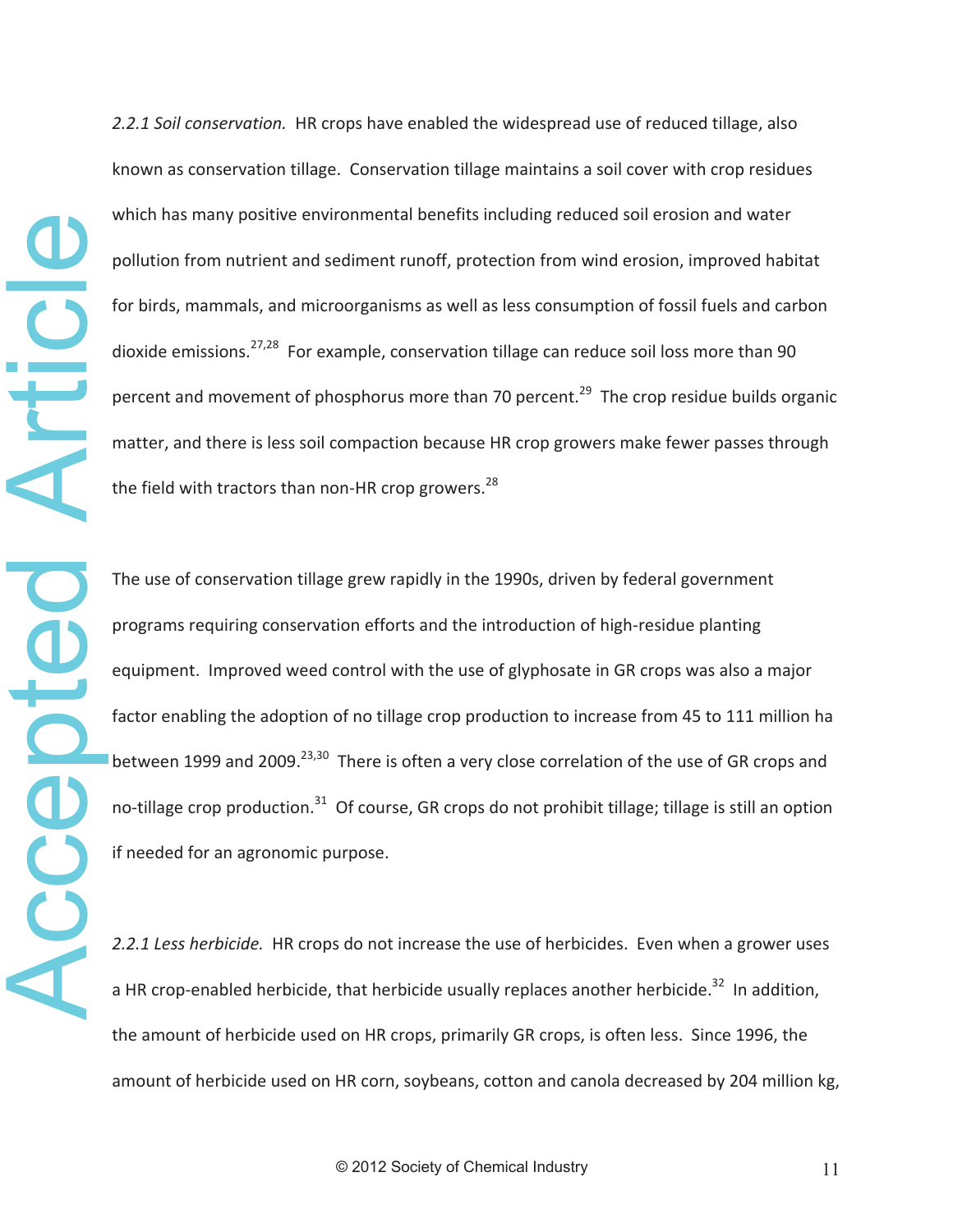a very similar amount to the amount insecticides have been reduced with transgenic, insectresistant crops. In addition, the herbicides used in HR crops usually have less environmental impact, a more environmentally benign profile, than the herbicides used in conventional crops that they replaced (Table 5).  $33$ 

HR crop seed is usually more expensive than non-HR seed, so growers that buy HR seed will likely use the herbicide the HR crop enables. However, HR crops do not inherently require the grower to use that herbicide. Herbicide use should still be a grower decision based on need. The impact of HR crops on herbicide use changes, depending on the crop and weed spectrum. For example, the use rate of glyphosate in sugarbeets is higher than the use rate of some of the herbicides it replaces, so switching to a GR crop system does not necessarily mean that less herbicide is used. Still, the environmental properties of glyphosate and associated practices such as conservation tillage make a strong case can be made that GR sugarbeets are better for the environment. $^{26,34}$ 

2.2.1 Other benefits. Fuel savings with HR crops is both a cost and an environmental benefit. The reduction in fuel consumption is quite dramatic. For example, moldboard plowing typically uses 49.5 L/ha of fuel, whereas no tillage practices use only 13.1 L/ha. $^{27}$  Every liter of fuel saved reduces 0.44 kg of carbon dioxide emission. The cumulative permanent reduction in tillage fuel use in US soybeans from 1996 to 2009 amounted to a reduction in tillage fuel usage of 835 million liters, which equates to a reduction in carbon dioxide emission of 2,295.3 million kg.<sup>33</sup> An estimated one million tons of carbon is either sequestered or no longer released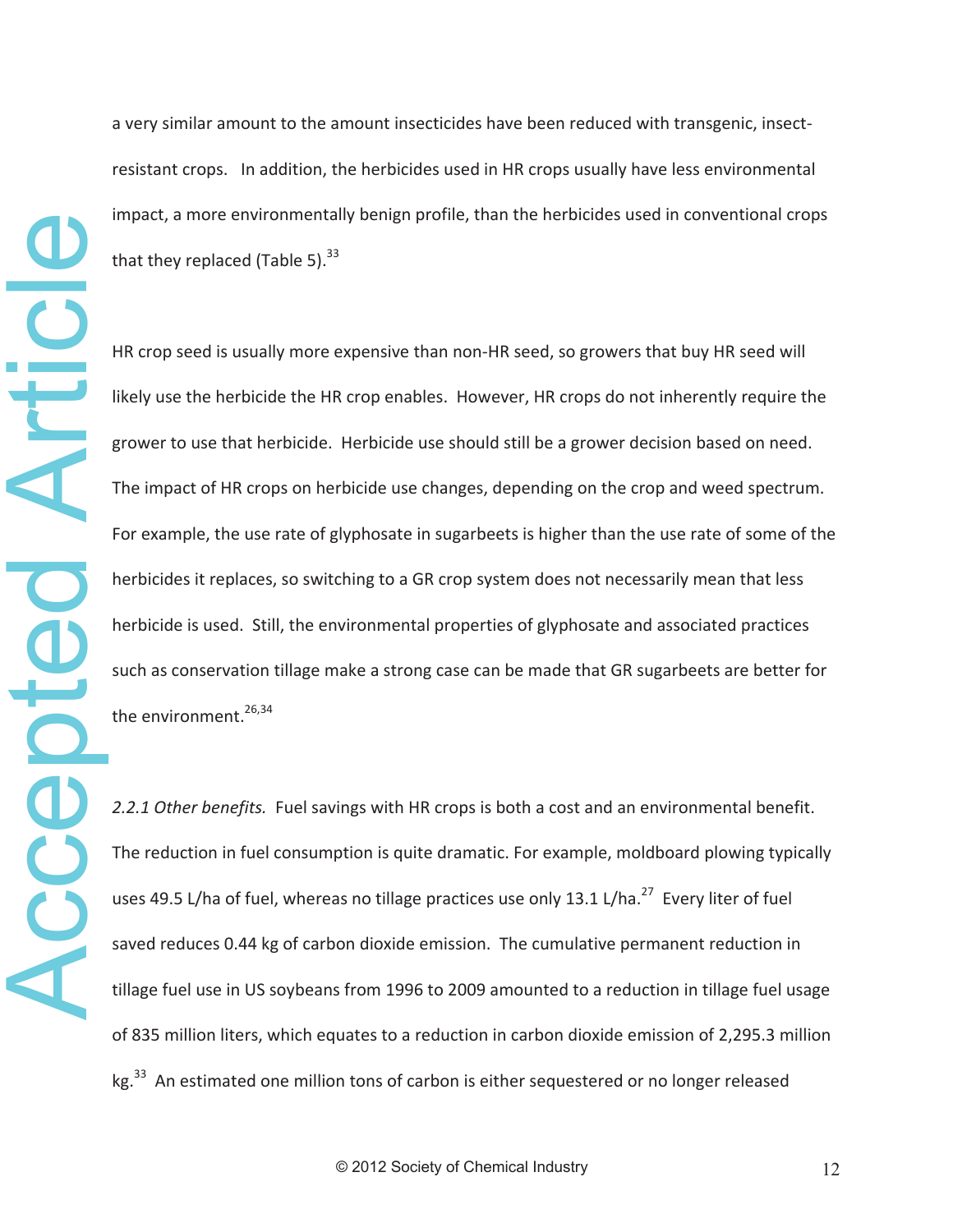annually under land management practices facilitated by HR canola production, as compared to 1995, before the introduction of HR canola.<sup>35</sup>

HR crops often do not have the large profit or yield advantages expected for a technology that growers so rapidly adopted. Some studies have indicated that the grower decision to adopt was complex. For example, Fernandez-Cornejo et al.<sup>36</sup> found that GR soybeans were not associated with higher farm income, but rather higher off-farm and overall farm-household income. Farm workers could get a second job off the farm because of the flexibility and labor savings or the GR crop system. $37,38$ 

In another study, Hurley et al. $39$  asked 1205 corn, soybean, and cotton growers that used GR crops what benefits they thought they were getting. The survey asked growers to rank the importance of 13 possible benefits other than profitability. Figure 2 shows what growers considered very important. More than 95 percent of corn, soybean and cotton growers ranked consistency and protection from yield loss as very important. In addition, more than 95 percent of growers ranked crop safety, a clean field, cost, application frequency, flexibility, family health, public health, and water quality as either very important or somewhat important. Some growers perceived benefits in all the 13 characteristics; more than 80 percent valued lowest ranking characteristic of wildlife quality as being very or somewhat important. These results In another study, Hurley et al.<sup>39</sup> asked 1205 corn, soybean, and cotton growers that used GR<br>crops what benefits they thought they were getting. The survey asked growers to rank the<br>importance of 13 possible benefits othe application advantages were key reasons why growers rapidly adopted GR crops.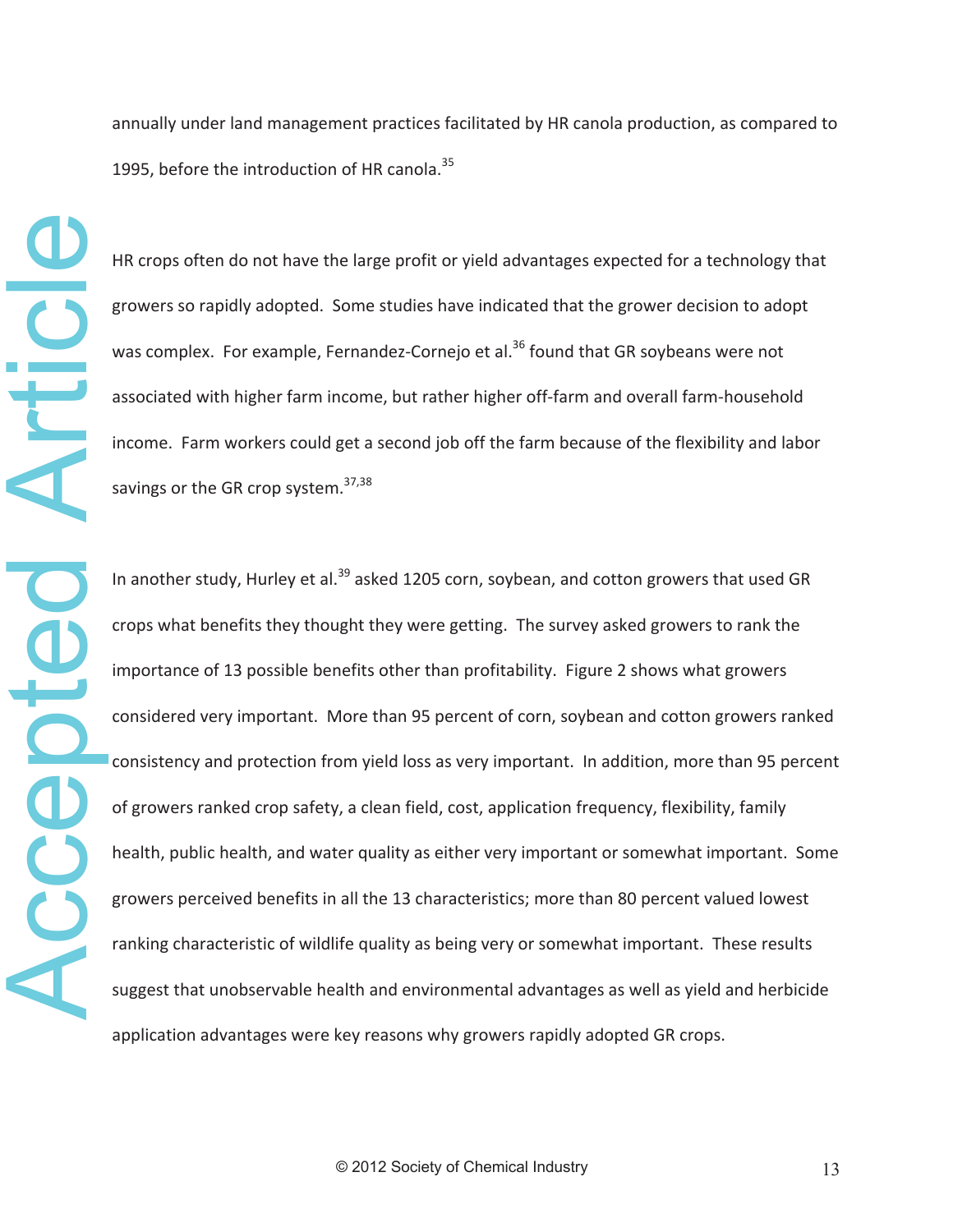HR crops provide companies the benefit of intellectual property protection, particularly since the 1980 landmark U.S. Supreme Court decision that held that utility patents were valid on living organisms as altered by human beings. $40$  The transgenic process to make HR crops creates a number of patentable invention opportunities to protect intellectual property and thus allows companies to recover their investment.<sup>41</sup> When technology is profitable, companies will invest more in research and development.

Another significant benefit for seed companies relates to the precision of gene insertion. As the number of transgenes increases, it becomes increasingly difficult for breeders to manage all the transgenic and nontransgenic characteristics.Many companies are developing stacked trait products.For example, more than two dozen transgenic crops with stacks of transgenes are currently commercial with one corn product having eight transgenes – two for herbicide resistance and six for insect resistance.<sup>6</sup> Researchers are also using biotechnology to insert multiple transgenes in a specific single locus. Any reduction in the number of loci will greatly help breeders manage transgenes and let them focus more on optimizing yield and other agronomic characteristics.<sup>42</sup>

### **3 EVOLUTION OF RESISTANT WEEDS**

### **3.1 Overuse**

With the introduction of GR crops, glyphosate became a new mode-of-action for in-crop use and could have increased the diversity of weed management practices. However, most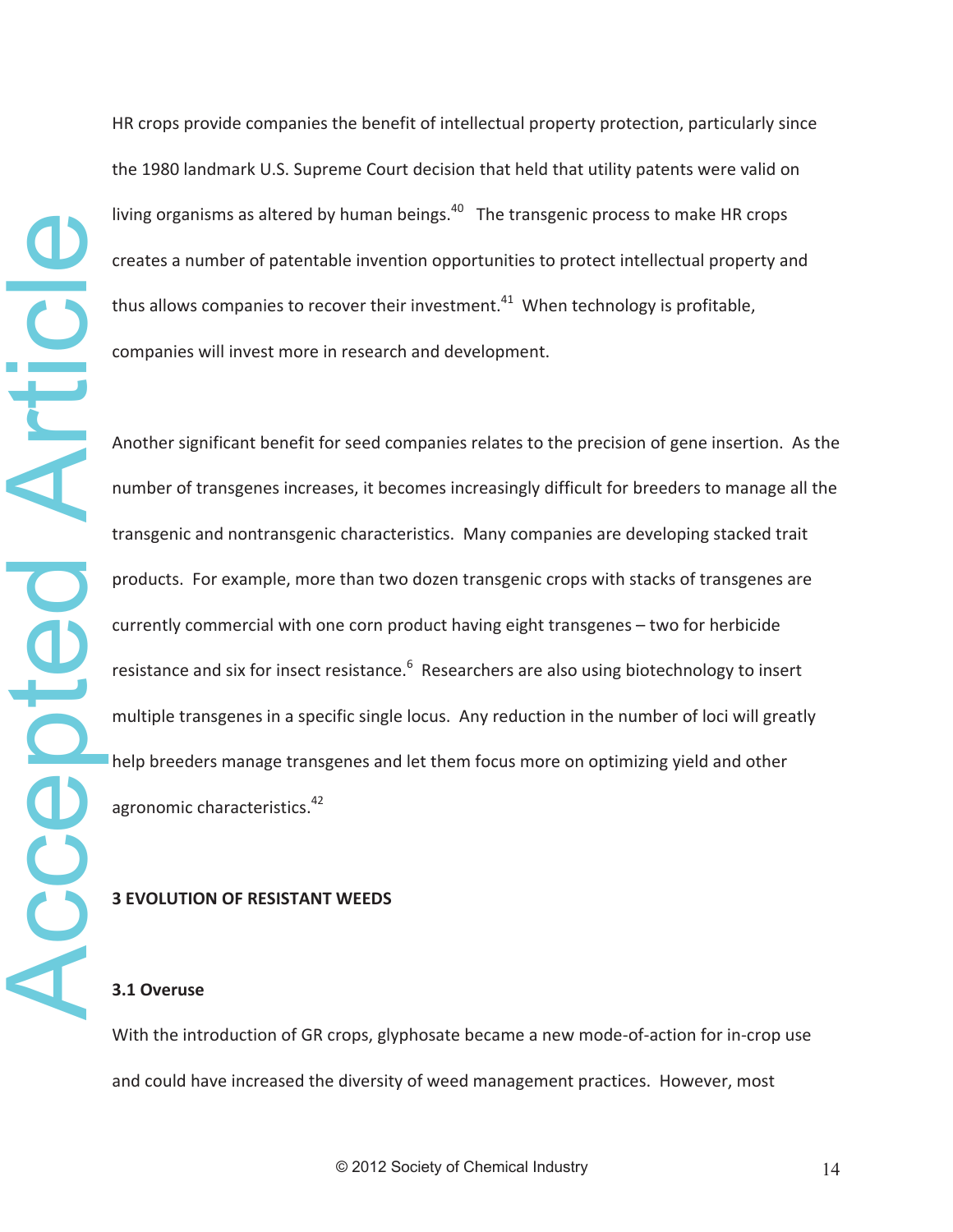growers only used glyphosate year after year over wide areas. Still, glyphosate alone initially worked extremely well and the use of other herbicides declined dramatically despite price reductions.<sup>26</sup> In fact, the number of herbicide active ingredients used on at least ten percent of U.S. soybeans declined from 11 in 1995 to just one in 2002 – glyphosate.<sup>43</sup>

The high effectiveness of glyphosate was not going to last forever, even in diverse weed management systems, but many did think the continuous use of glyphosate in GR crops would be sustainable when it was first introduced. However, this belief changed with the discovery of the first GR weed in a GR crop.<sup>44</sup> Today, at least 23 weed species have evolved resistance to glyphosate.<sup>45</sup> Applying glyphosate alone repeatedly across vast areas put unprecedented selection pressure on weeds and ultimately led to the widespread evolution of GR weeds.<sup>46,47</sup>

The greatest threat to the sustainability of current crop production systems is the rapid increase in weeds resistant to multiple herbicides, particularly weeds that are resistant to glyphosate and other herbicide modes-of-action. Currently, more than fifty weed species have resistance to multiple herbicide modes-of-action with at least eight GR weed species having resistance to four or more.<sup>48</sup> The news media has labeled the explosion of multiple HR populations of troublesome species such as Palmer amaranth (*Amaranthus palmeri* S. Wats.) and waterhemp [*Amaranthus tuberculatus* (Mog.) Sauer] as the "pigweed disaster".<sup>49,50</sup> Herbicide options to control these weeds are limited so growers are intensifying the use of tillage and even using expensive hand weeding in some situations.<sup>51</sup>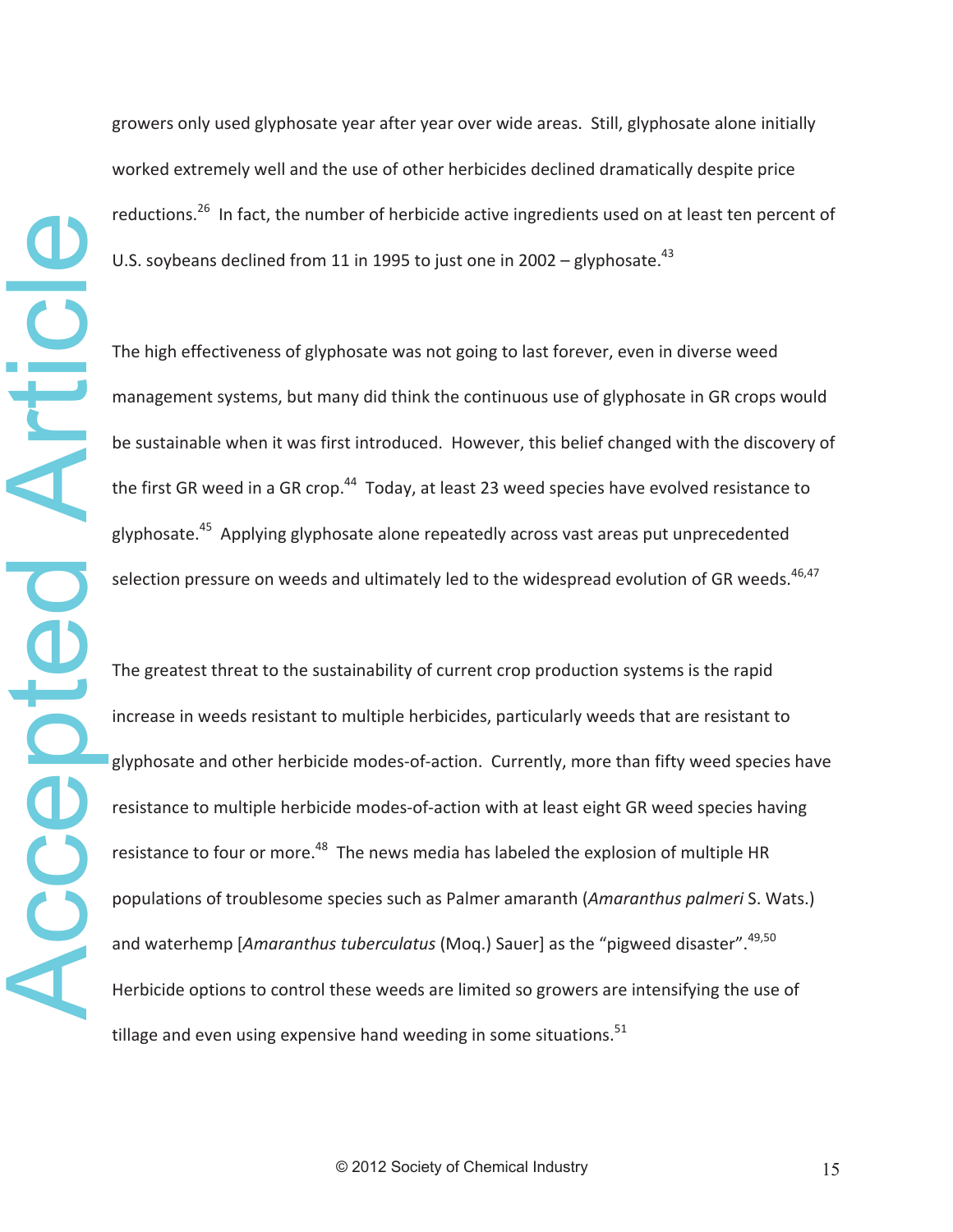### **3.2 Lack of new herbicide technology**

Growers need new weed management practices– practices other than herbicides and tillage. To date, the seed and agrichemical industries largely responded to the evolution of resistant weeds with existing tools in their toolbox – herbicide mixtures and multiple HR crops. HR crop research is focused on six modes-of-action that have been used extensively and currently represent 77 percent of the herbicide market. These herbicide technologies will incrementally help by enabling more herbicide options, but will not be total solutions (Table 6). Growers desperately need new herbicide technology.

The long drought of no new herbicide modes-of-action has been devastating for weed management .<sup>52,53</sup> Hopefully, this drought will end, and herbicides will be discovered in the near future that have new modes-of-action and control a broad-spectrum of monocotyledonous and dicotyledonous weeds. However, new herbicides are unlikely to be highly active against weeds with little or no effect on crops. HR crop technology will be essential to provide a high level of resistance in a broad-spectrum of crops. Ideally, industry will discover more than one broad-spectrum herbicide with a new mode-of-action and simultaneously commercialize them with their associated HR crops. This would make it much easier to implement the diverse weed management practices needed to sustain the weeds with existing tools in<br>research is focused on six me<br>represent 77 percent of the<br>help by enabling more herbit<br>desperately need new herbit<br>desperately need new herbit<br>The long drought of no new<br>management 52,53 Hopefu

### **3.3 Solutions**

ccepted Article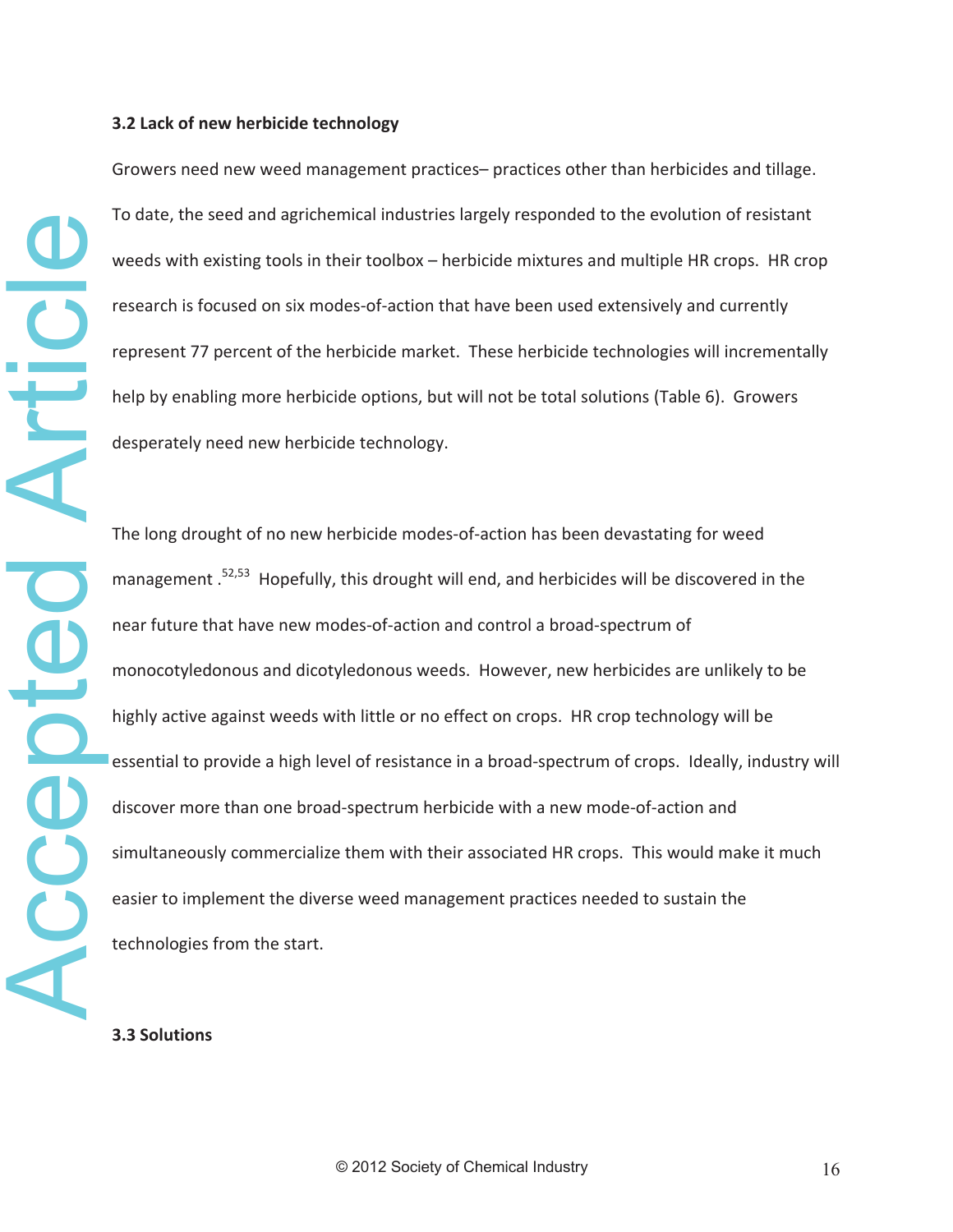Accepted Article Article Acepted

3.3.1 Future *technologies*. The days of crops being resistant to just glyphosate are ending.<sup>9,54</sup> The next wave of technology will combine glyphosate resistance with resistance to other herbicides. These multiple HR crops or 'stacks' will give growers more herbicide options to help reduce reliance on a single herbicide type. Companies carefully determine which herbicides have the best overall attributes before they invest resources to develop a HR crop. For example, glufosinate is a broad-spectrum herbicide with few resistant weeds. "Dual stack" crops with glufosinate and glyphosate resistance are already available to help control GR weeds in corn, soybeans, and cotton. Other multiple HR crops are expected in the next decade (Table 7).

Some of the new herbicide resistance traits for glyphosate, 4-hydroxyphenol pyruvate dioxygenase (HPPD)-inhibiting and auxin herbicides are based on metabolic inactivation, which has the advantage of making the active herbicide disappear within the plant (Table 8). For example, a dicamba trait uses an O-demethylase from bacteria to inactivate dicamba, providing crop safety.<sup>55</sup> Another technology is based on a family of *aad* genes that encode for aryloxyalkanoate dioxygenase enzymes to inactivate phenoxyacetate (e.g., 2,4-D) and pyridinyloxyacetate auxins (e.g., triclopyr and fluroxypyr).<sup>56</sup> Another trait is being developed for corn that inactivates both 2,4-D and acetyl coenzyme A carboxylase (ACCase)-inhibiting monocot herbicides known as FOPs (e.g., quizalofop).

Broadleaf crops resistant to synthetic auxin herbicides will likely be the next new HR crop technology.Auxin herbicides have been widely used for 60 years as selective herbicides in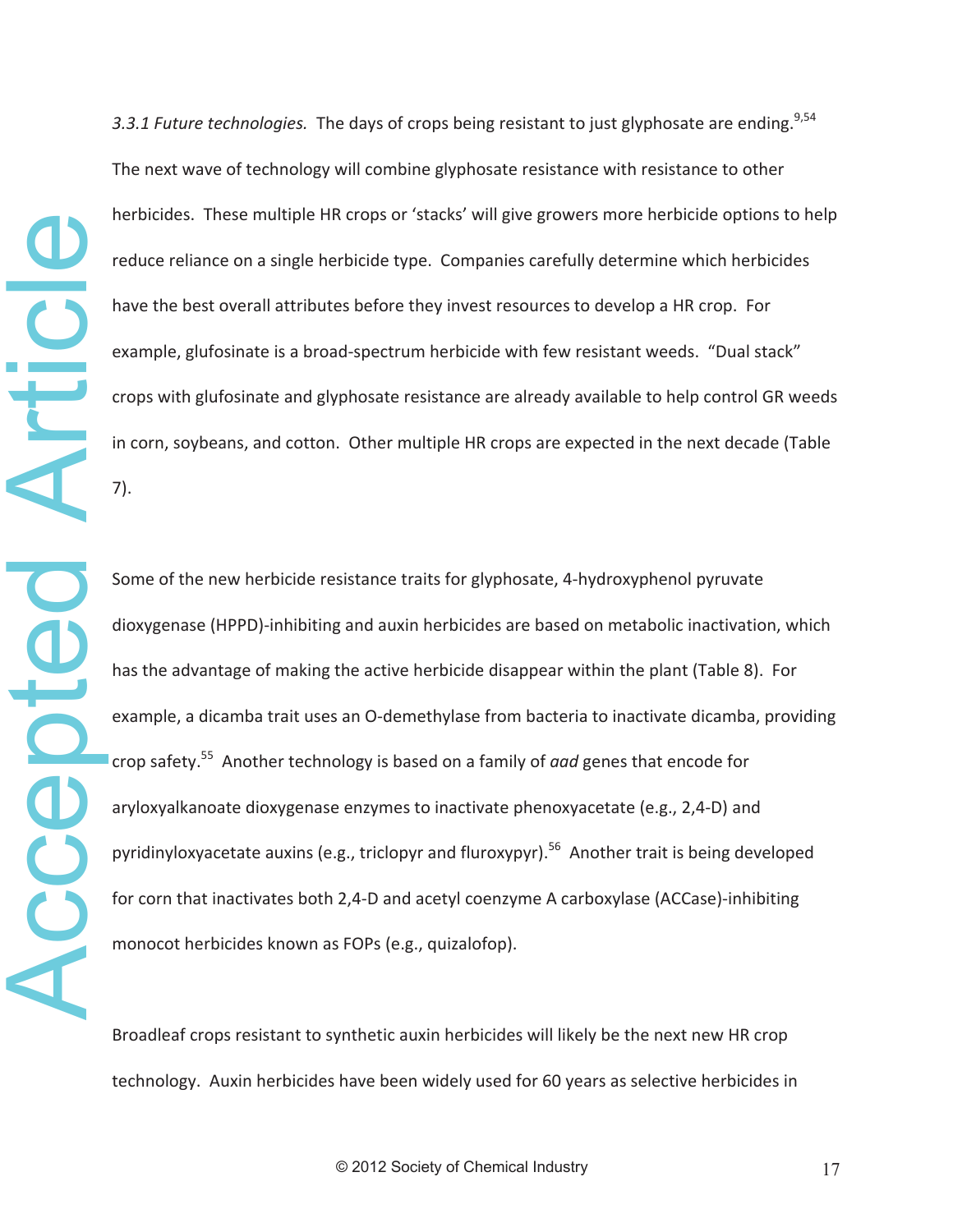monocot crops and to control emerged broadleaf weeds prior to planting. Broadleaf plants are generally sensitive to auxin herbicides so auxin-resistant soybeans and cotton would be useful and enable new uses of a new mode-of-action in those crops. The impact of auxin-resistant crops could be very large if growers think they offer the best solution to control key weeds like Palmer amaranth and waterhemp. Relatively few weeds have evolved resistance to auxin herbicides so far despite their widespread use, and current plans are to always use auxin herbicides with other herbicide types to help minimize the evolution of resistant weeds.

Synthetic auxin herbicides are used very widely  $-$  on over 200 million ha globally. Auxin herbicides are already used in corn and soybeans, in the same areas that auxin-resistant crops will be used. The use of auxin herbicide will not be new, but auxin-resistant crops will increase the use of auxins in some situations. These situations need to be carefully evaluated so nearby sensitive plants are not injured because as little as 0.001 percent of the labeled rate can injure some very sensitive broadleaf crops. $57$  New formulations with less volatile salts and drift control adjuvants will help reduce off-target movement and could even help reinvent auxin herbicide technology.<sup>58,59</sup> Fortunately, manufacturers, growers, and government regulators are actively working together to reduce this risk.<sup>60</sup> For this technology to be successful, growers will need to carefully follow label directions and make correct decisions on when and how to apply based on temperature, wind velocity, droplet size, release height, buffer zones, and drift reduction technologies.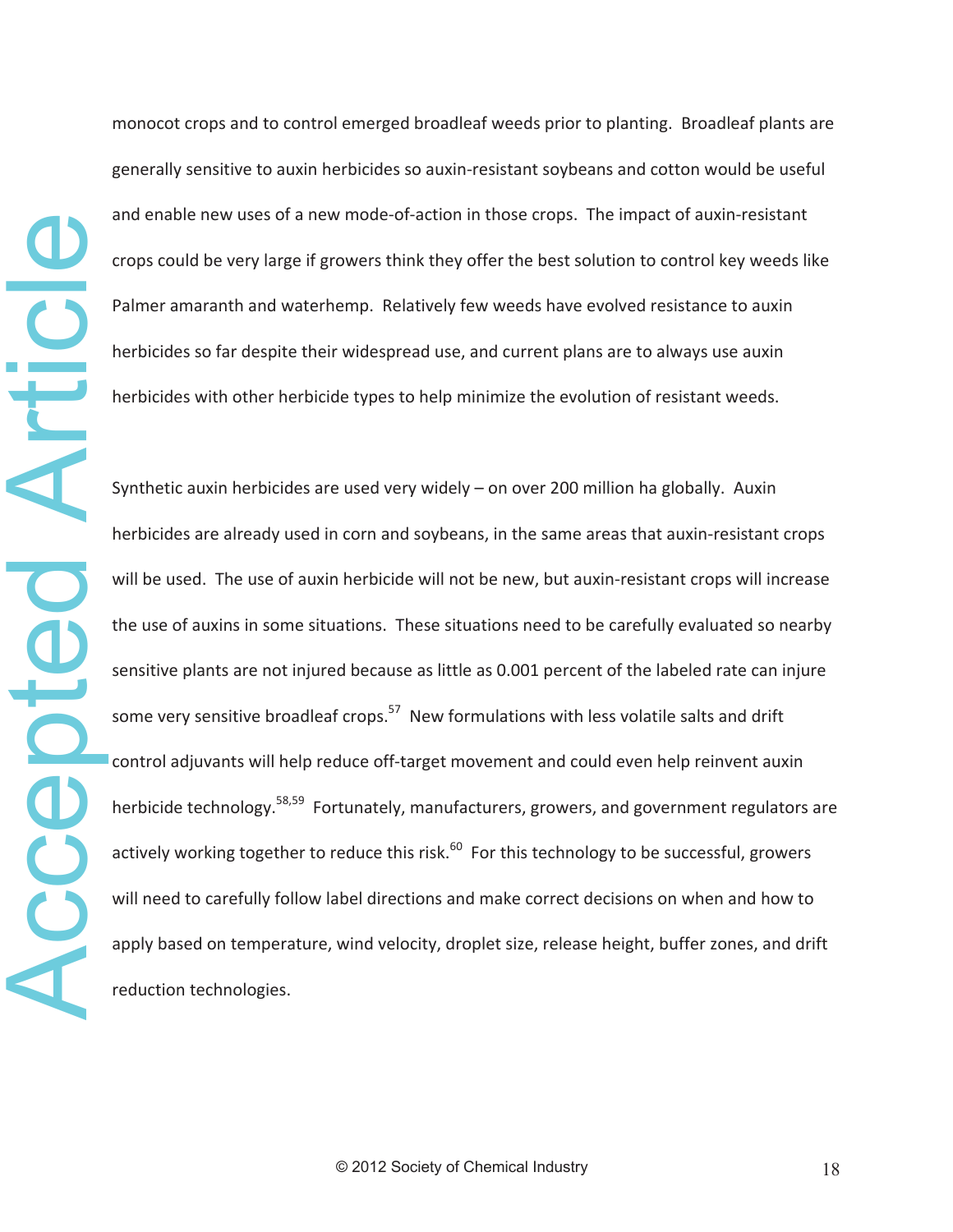Resistance to HPPD-inhibiting herbicides also could have a big impact in the next decade. HPPD-inhibiting herbicides control a number of important weed species with both foliar and soil residual activity. As with auxins, maize is naturally tolerant, but soybeans and cotton are sensitive to key HPPD herbicides. Two traits are under development in soybeans and cotton that would enable a new postemergence herbicide mode-of-action in those crops. Not many weed species are resistant to HPPD herbicides yet, but recent reports of HPPD-resistant waterhemp and Palmer amaranth will likely reduce the utility of these traits.<sup>45</sup>

Resistance traits for other herbicide types will also be useful. Herbicides that inhibit acetolactate synthase (ALS), protoporphyrinogen oxidase (PPO), and ACCase are widely used as selective herbicides and have high efficacy on key weeds, but the tendency of weeds to evolve resistance to these herbicides will limit their utility. Metabolic inactivation systems based on cytochrome P450 monooxygenases (P450) or glutathione transferase (GST) could have significant potential as traits for a range of herbicide types. For example, native P450 enzymes inactivate only certain auxin, PSII, cell division and ALS-inhibiting herbicides. Other options for HR crops are limited until new herbicides are available.

*3.3.2 Best management practices.*Weeds that have evolved resistance to glyphosate have not eliminated the ability of glyphosate to control other weeds. Glyphosate will almost certainly continue to be the largest selling herbicide in the world, but it is "not as good as it once was." Growers in areas that have not adopted GR crops yet can learn from the experience of growers who have. Herbicides alone cannot solve resistant weed problems. Multiple HR crops that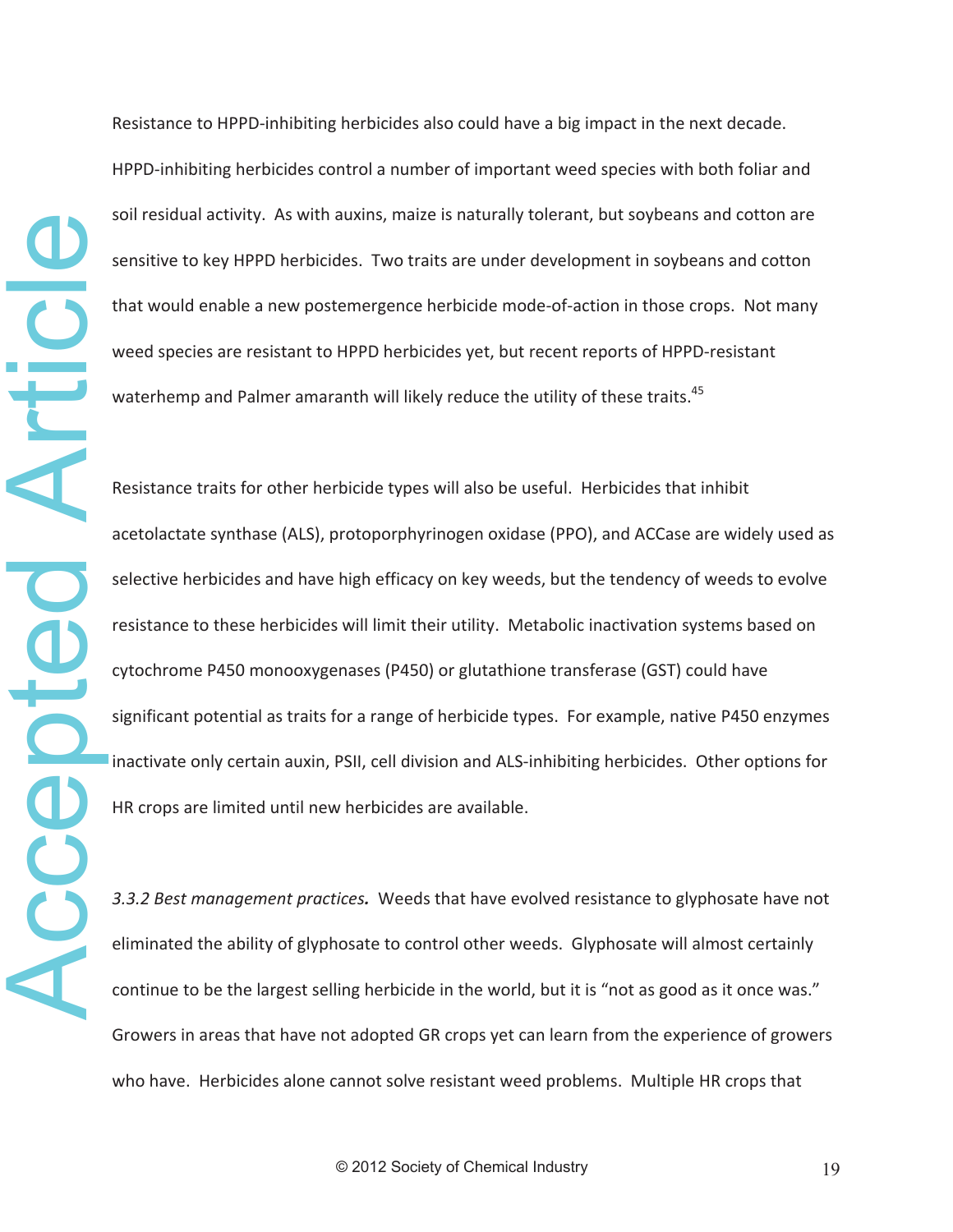allow the use of glufosinate, auxins, and HPPD-inhibiting herbicides will help growers manage resistant weeds and preserve conservation tillage and high yield, but will only be a component of the total solution. Growers need to use more diverse weed management practices to sustain the utility of HR crops and get out of the paradigm of needing a new technology each time nature adapts to the overuse of an old one.  $61,62,63$ 

Multiple HR crop systems will help growers meet the most important principle of resistant weed management - to prevent the survival and spread of resistant populations.<sup>64,65</sup> However, experts now agree that weed management should not rely just on herbicides, especially not only one as what has happened in GR crops.<sup>66</sup> Because of the lack of new herbicide technologies (Duke 2012), new HR crops will be resistant to older herbicides with known limitations. Growers will need to use an array of cultural and mechanical practices in integrated weed management (IWM) systems (Table 9). $^{65}$  Unfortunately, growers do not currently perceive many of these practices to be as effective as herbicides and are reluctant to use multiple tactics until the most effective one is no longer effective. Better education and a reward system for using best management practices will help.

### **4 FUTURE OF HERBICIDEͲRESISTANT CROPS**

Glyphosate and GR crops performed well for more than a decade and helped revolutionize weed management practices, but now weed management technology needs to be renewed. Row crop growers adopted GR crops very rapidly because glyphosate gave superior efficacy and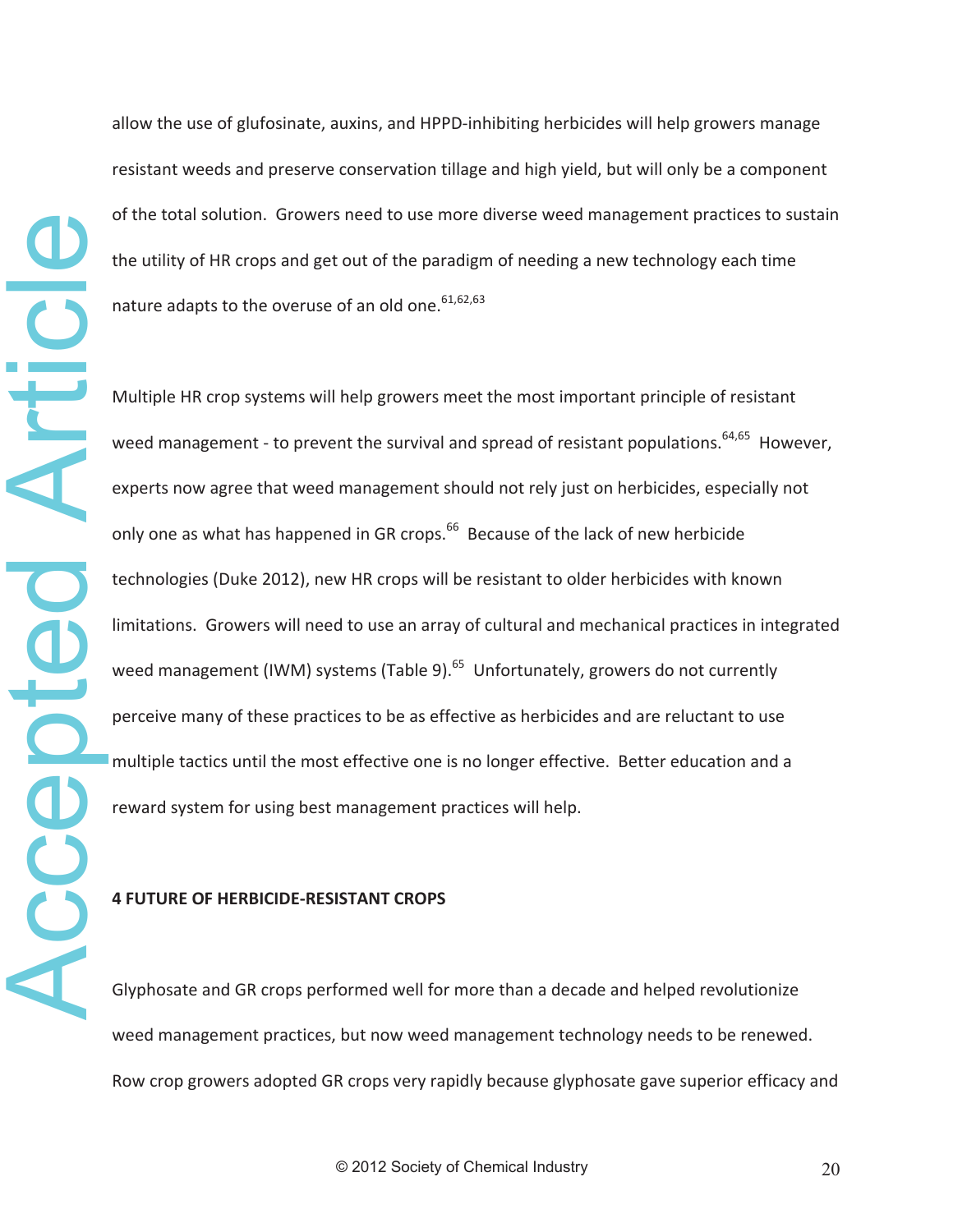simplified weed management systems while providing economic and environmental benefits that continue to the present day. GR crops substantially decreased the use of herbicides and tillage, but the evolution of GR weeds is threatening these benefits. No weed management technology used alone is sustainable – weeds will adapt to any single tactic. Glyphosate is not as effective as it once was, but will continue to useful in diversified IWM systems.

Agriculture needs to take advantage of any technology that provides more food to a hungry world by enabling better control of weeds and does not hurt the environment or human health. HR crop systems are not perfect but are currently better than the alternatives in most situations. Growers also desperately need other weed management technologies.Unfortunately, no new technology for the foreseeable future will come close to matching the impact of using glyphosate in GR crops. New multiple HR crops will help by enabling new uses of existing herbicide technologies and thus be a major component of future IWM solutions that help sustain the current benefits of high efficiency and high production agriculture.

# **REFERENCES**

- 1. Dill GM, CaJacob CA, and Padgette SR, Glyphosate-resistant crops: adoption, use and future considerations. Pest Manag Sci 64:326-331 (2008).
- 2. Charles D, Lords of the Harvest: Biotech, Big Money, and the Future of Food. Perseus Publishing, Cambridge, MA, 348 pp. (2001).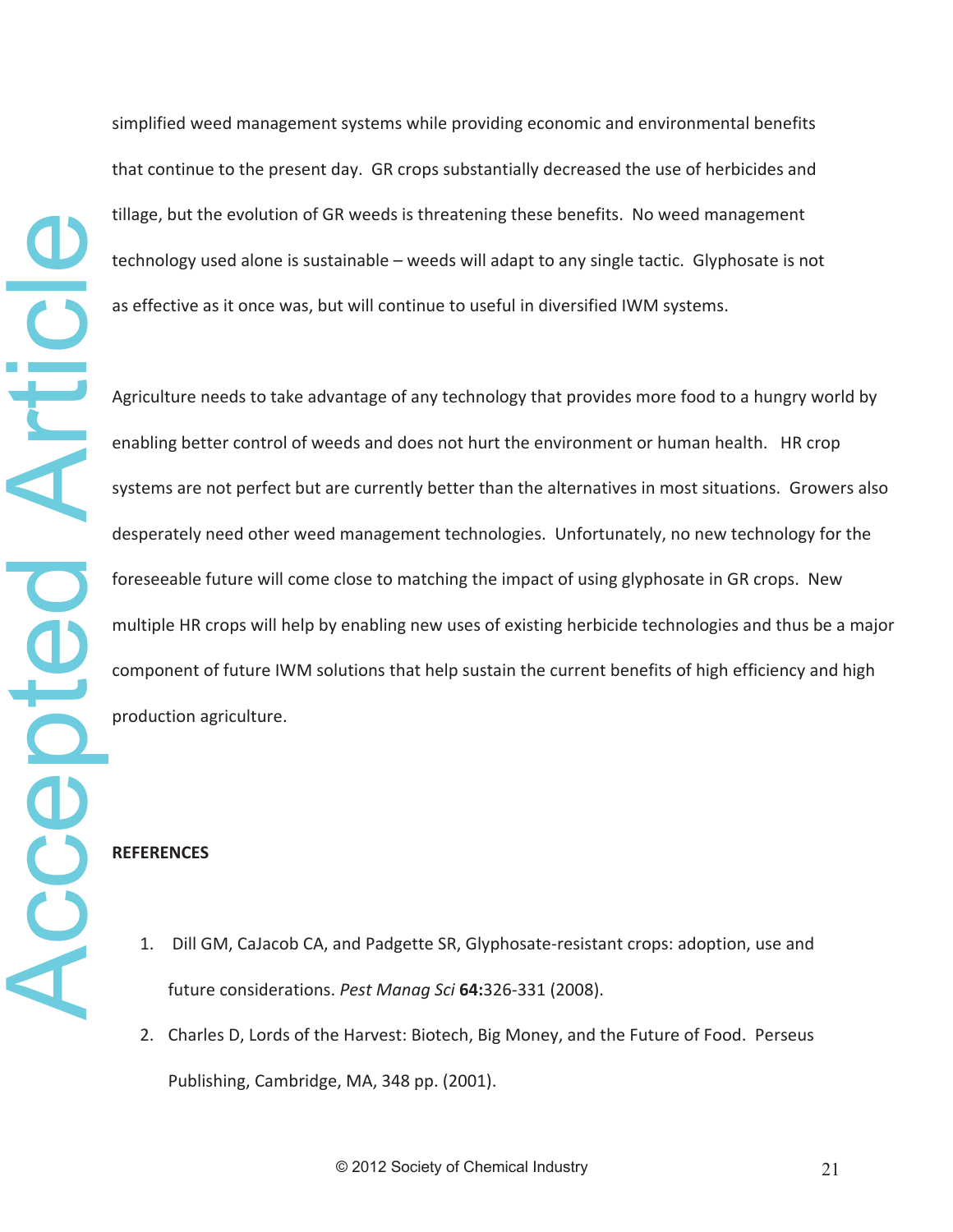- 3. Green JM and Owen MDK, Herbicide-resistant crops: utilities and limitations for herbicide-resistant weed management. *J Agric Food Chem* 59:5819-5829 (2011).
- 4. Duke SO and Powles SB, Glyphosate: a onceͲinͲaͲcentury herbicide. *Pest Manag Sci*  $64:319-325$  (2008).
- 5. Powles SB, Evolved glyphosate-resistant weeds around the world: lessons to be learnt. *Pest Manag Sci* **64**:360Ͳ65 (2008).
- 6. CERA, GM Crop Database. Center for Environmental Risk Assessment (CERA), GM Crop Database [Online] Available: http://cera-gmc.org/index.php?action=gm\_crop\_database (2012).
- 7. Entine J, Beyond precaution, in *Let Them Eat Precaution: How Politics is Undermining the Genetic Revolution in Agriculture*, ed. By J. Entine, The AEI Press, Washington, DC, pp. 1-14 (2006).
- 8. Devine MD, Why are there not more herbicide-resistant crops? Pest Manag Sci 61:312-317 (2005).
- 9. Green JM and Castle LA, Transitioning from single to multiple herbicide resistant crops, in *Glyphosate Resistance in Crops and Weeds: History, Development, and Management*, ed by Nandula VK. Wiley, Hoboken, NJ, pp. 67-91 (2010).
- 10. James C, Global *Status of Commercialized Biotech/GM Crops: 2011.*ISAAA Brief No. 43 – 2011, Ithaca, NY (2011).
- 11. Elmore GA, Roeth FW, Nelson LA, Shapiro C A, Klein RN, Knezevic SZ, Martin AR, Glyphosate-resistant soybean cultivar yields compared with sister lines. Agron *J* 93:408-412 (2001).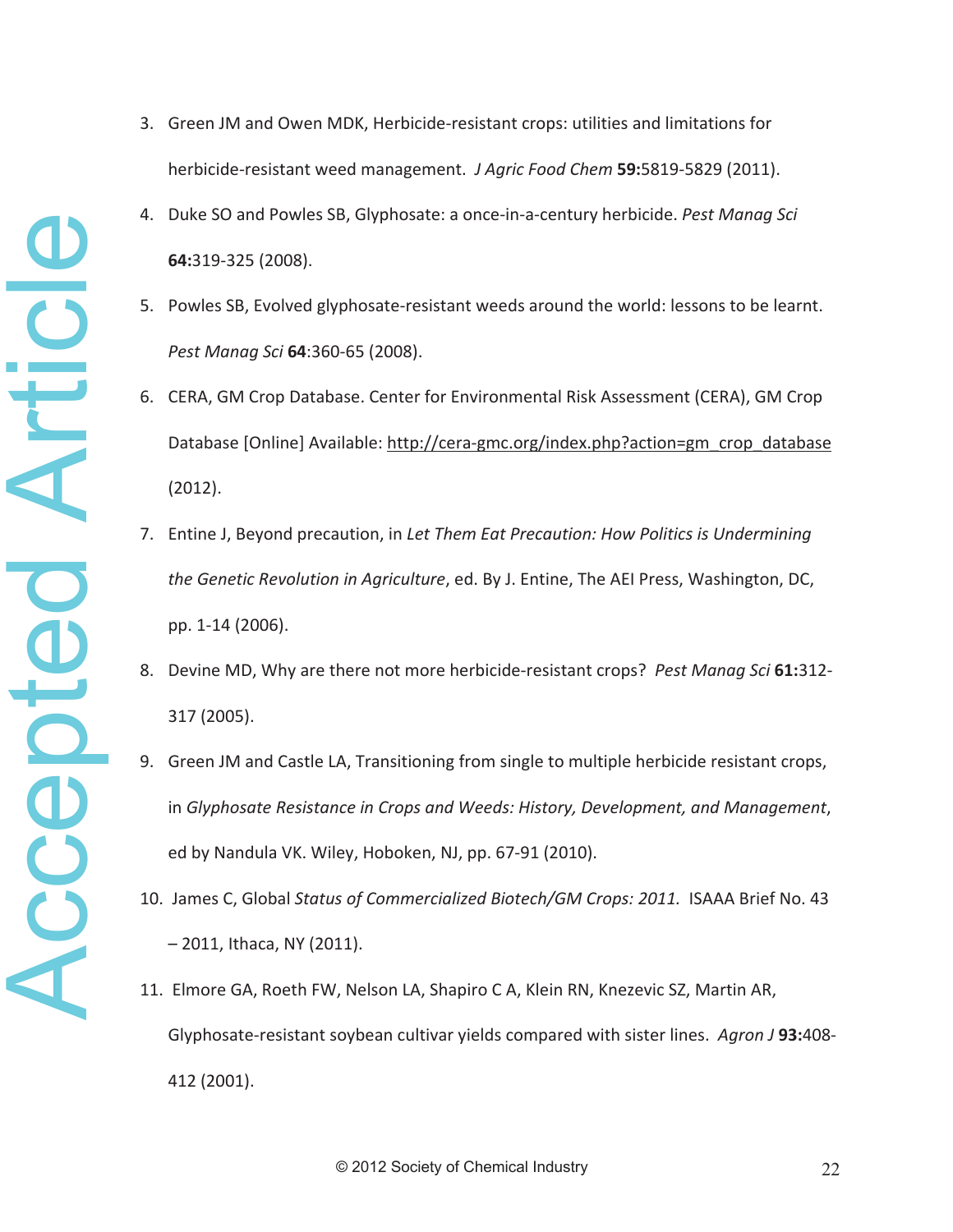- 12. Duke SO, Current and future herbicide-resistant crop technologies. Abstr Weed Sci Soc *Am* **52**:312 (2012).
- 13. King AC, Purcell LC, and Vories ED, Plant growth and nitrogenase activity of glyphosatetolerant soybean in response to glyphosate applications. *Agron J* **93:**179–186 (2001).
- 14. Pline-Srnic W, Technical performance of some commercial glyphosate-resistant crops. *Pest Manag Sci* 61:225-234 (2005).
- 15. Main CL, Jones MA, and Murdock EC, Weed response and tolerance of enhanced glyphosate-resistant cotton to glyphosate. *J Cotton Sci* 11:104-109 (2007).
- 16. Gianessi LP and Reigner NP, The value of herbicides in U.S. crop production. *Weed Technol* **21:**559Ͳ566 (2007).
- 17. Brookes G and Barfoot P, Global impact of biotech crops: Income and production effects 1996-2007. AgBioForum **12**:184-201 (2009).
- 18. Carpenter JE, Peer-reviewed surveys indicate positive impact of commercialized GM crops. *Nature Biotechnology* 28:319-321 (2010).
- 19. Gianessi L and Williams A., Overlooking the obvious: the opportunity for herbicides in Africa. Outlooks for Pest Manag 22:211-215 (2011).
- 20. Gressel J, Crops with target-site herbicide resistance for *Orobanche* and *Striga* control. *Pest Manag Sci* 65:560-565 (2009).
- University Press, Baltimore, MD, 461 pp. (2008).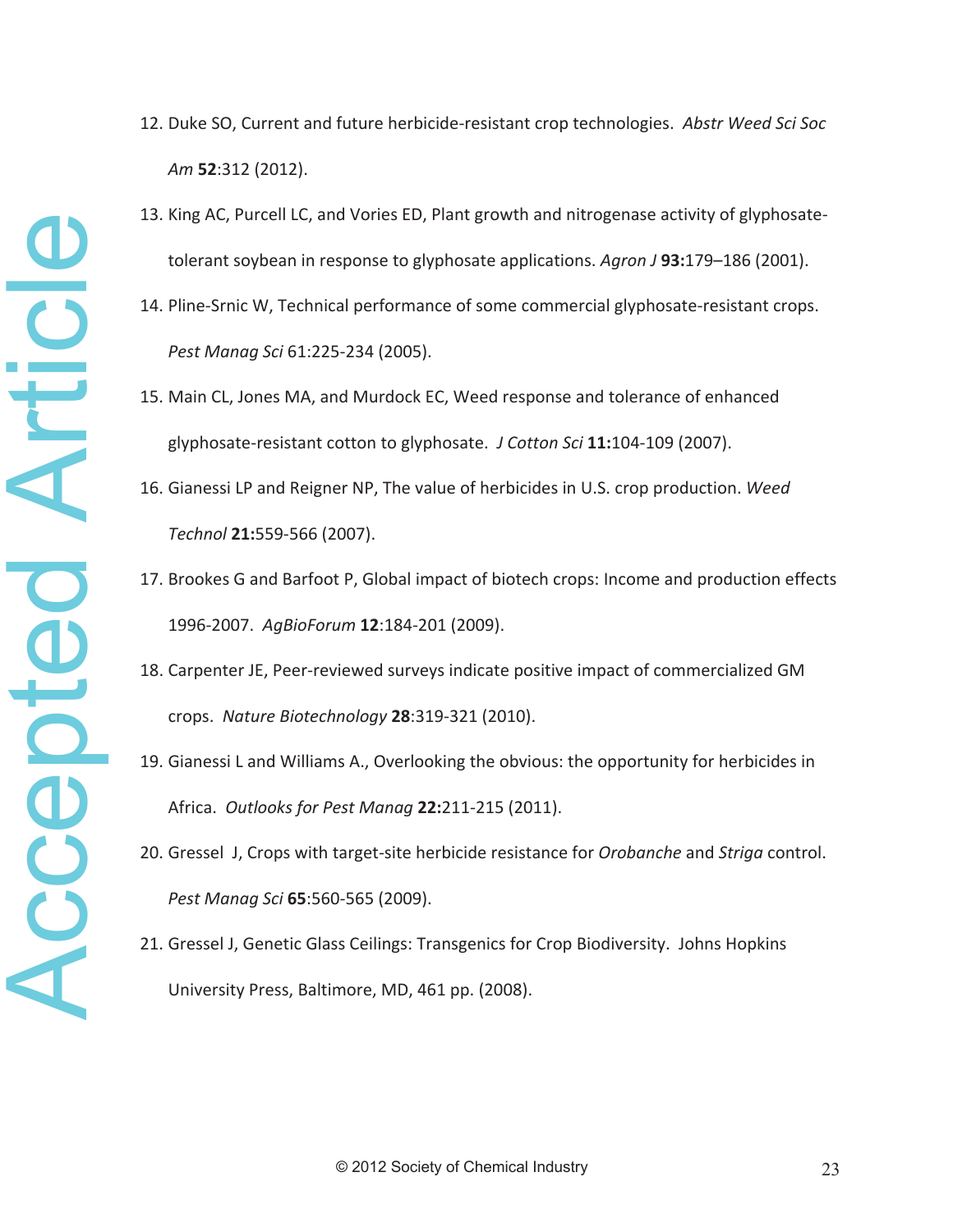- 22. Lin C, Fang J, Xu X, Zhao T, Cheng J, Tu J, Ye G, and Shen Z, A built-in strategy for containment of transgenic plants: creation of selectively terminable transgenic rice. *PLoS ONE* 3: e1818 (2008). doi:10.1371/journal.pone.0001818.
- 23. Bonny S, Herbicide-tolerant transgenic soybean over 15 years of cultivation: pesticide use, weed resistance, and some economic issues.The case of the USA.*Sustainability* **3:**1302-1322 (2011).
- 24. Brimner TA, Gallivan GJ, and Stephenson GR, Influence of herbicide-resistant canola on the environmental impact of weed management. Pest Manag Sci 61:47-52 (2005).
- 25. Gardner JG and Nelson GC, Herbicides, glyphosate resistance and acute mammalian toxicity: simulating an environmental effect of glyphosate-resistant weeds in the USA. *Pest Manag Sci* 64:470-478 (2008).
- 26. Nelson GC and Bullock DS, Simulating a relative environmental effect of glyphosateresistant soybeans. *Ecological Economics* 45:189-202 (2003).
- 27. Fawcett R and Towery D, Conservation Tillage and Plant Biotechnology: How New Technologies Can Improve the Environment By Reducing the Need to Plow; Conservation Technology Information Center: West Lafayette, IN, (2002).
- 28. Cerdeira AL and Duke SO, The current status and environmental impacts of glyphosateresistant crops: a review.*J Environ Qual* **35:**1633–1658 (2006).
- 29. CTIC. Facilitating Conservation Farming Practices and Enhancing Environmental Information Center: West Lafayette, IN, USA, 2010.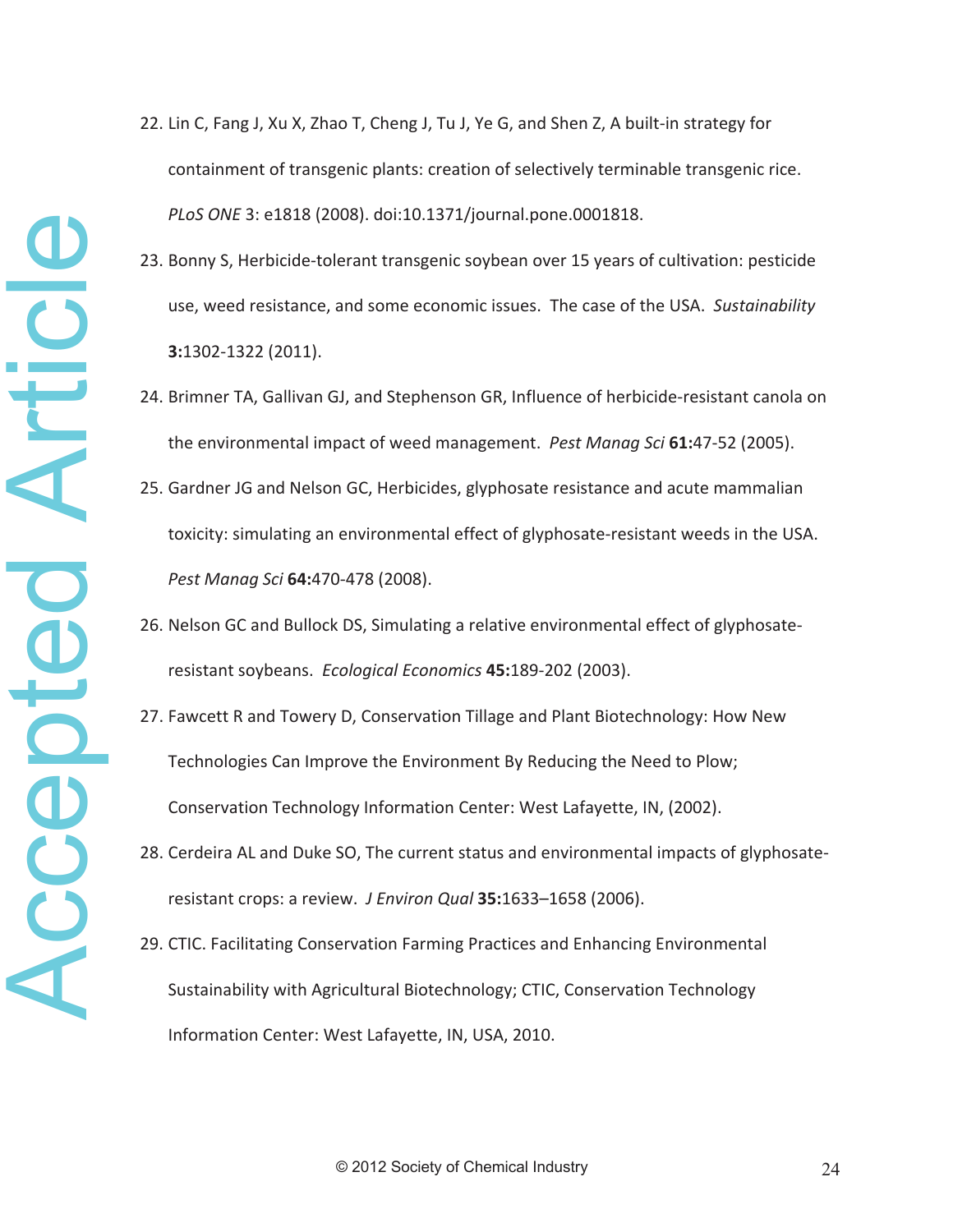- 30. Derpsch R, Friedrich T, Kassam A, and Li H, Current status of adoption of no-till farming in the world and some of its main benefits.*International Journal of Agricultural and Biological Engineering* 3:1-25 (2010).
- 31. Trigo EJ and Cap EJ, *Ten years of GM crops in Argentine agriculture (ArgenBio Report)*. [Online] ArgenBio. Available: http://www.inta.gov.ar/ies/docs/otrosdoc/Ten\_Years\_GM\_Crops\_Argentine\_Agricultur e.pdf (2006).
- 32. Frisvold GB, Hurley TM, and Mitchell PD, Overview: Herbicide resistant crops diffusion, benefits, pricing, and resistance management. AgBioForum 12:244-248 (2009).
- 33. Brookes G and Barfoot P, Global impact of biotech crops: environmental effects 1996-**2009.** *GM Crops* **<b>2:**34-49 (2011).
- 34. Borggaard OK and Gimsing AL, Fate of glyphosate in soil and the possibility of leaching to ground and surface waters: a review. Pest Manag Sci 64:441-456 (2008).
- 35. Smyth SJ, Gusta M, Belcher K, Phillips PWB, and Castle D, Environmental impacts from herbicide tolerant canola production in Western Canada. Agricultural Systems 104:403-410 (2011).
- 36. Fernandez-Cornejo J, Hendricks C, and Mishra A, Technology adoption and off-farm household income: The case of herbicide-tolerant soybeans. Journal of Agricultural and *Applied Econ.* **37**: 549-563 (2005).
- 37. Fernandez-Cornejo J, Mishra A, Nehring R, Hendricks C, Southern M, and Gregory A, Offfarm income, technology adoption, and farm economic performance (ERS Report Number 36). Washington, DC: USDA ERS (2007).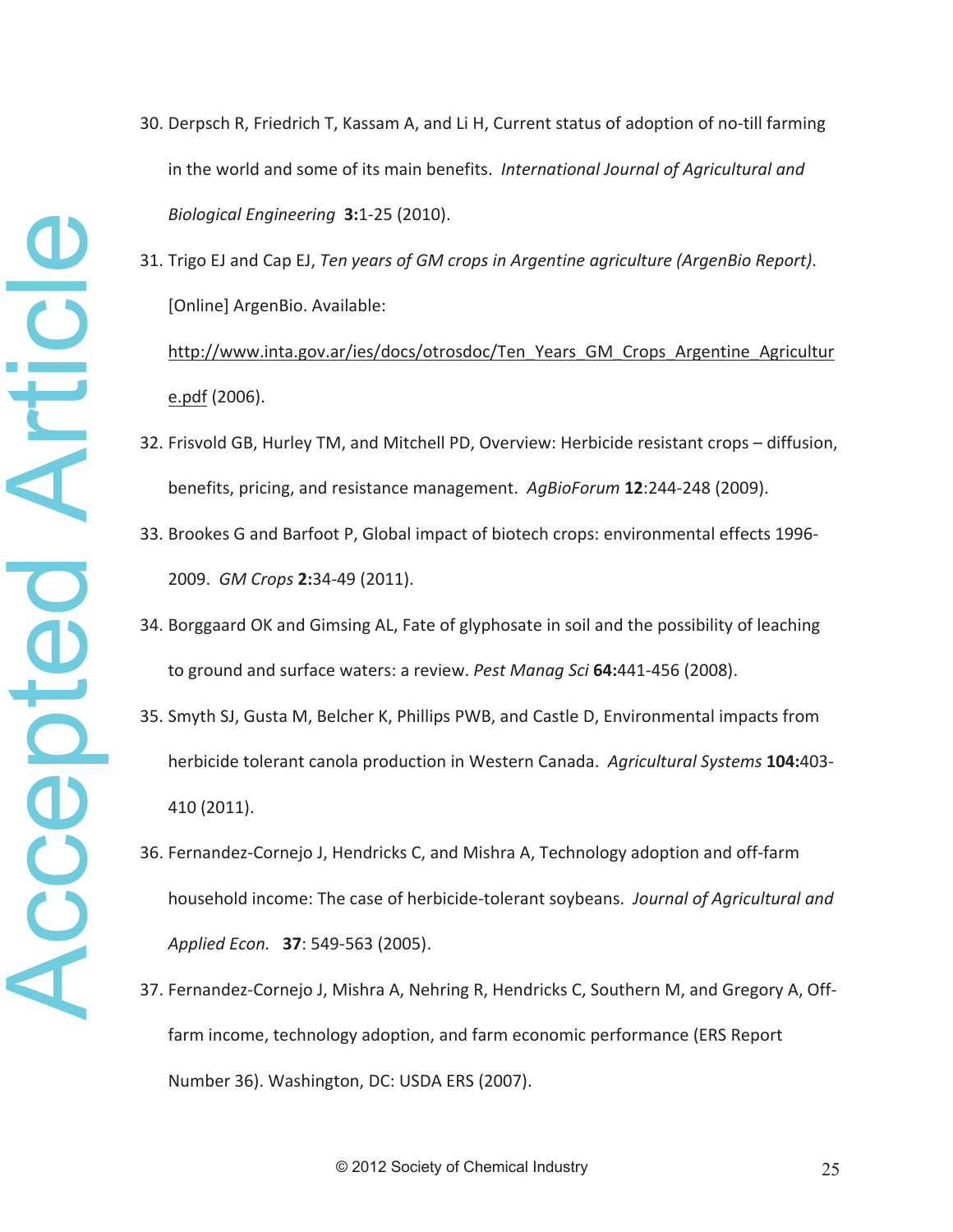- 38. Gardner JG, Nehring RF, and Nelson CH, Genetically modified crops and household labor savings in US crop production. *AgBioForum* 12:303-312 (2009).
- 39. Hurley TM, Mitchell PD, and Frisvold GB, Characteristics of herbicides and weedmanagement programs most important to corn, cotton, and soybean growers. *AgBioForum* **12**:269-280 (2009).
- 40. Aoki K, Seed Wars. Carolina Academic Press, Durham, NC, 263 pp. (2008).
- 41. Fulton M and Giannakas K, Agricultural biotechnology and industry structure. *AgBioForum* 4:137-151 (2002).
- 42. Que Q, Chilton M-D M, de Fontes C M, He C, Nuccio M, Zhu T, Wu Y, Chen JS, and Shi L, Trait stacking in transgenic crops: Challenges and opportunities. *GM Crops* 1:220-229 (2010).
- 43. United States Department of Agriculture -National Agricultural Statistics Service (USDA-ARS). Agricultural Chemical Use Database. [Online] USDA-ARS. Available: http://www.pestmanagement.info/nass/apppuseage.cfm (2004).
- 14. VanGessel MJ, Glyphosate-resistant horseweed from Delaware. Weed Sci. 49:703-705 (2001).
- 45. Heap IM, *International survey of herbicide resistant weeds.* [Online].Weed Science Society of America (2012). Available: http://www.weedscience.org/In.asp.
- 46. Swanton CJ, Shrestha A, Chandler K, and Deen W, An economic assessment of weed 755Ͳ763 (2000).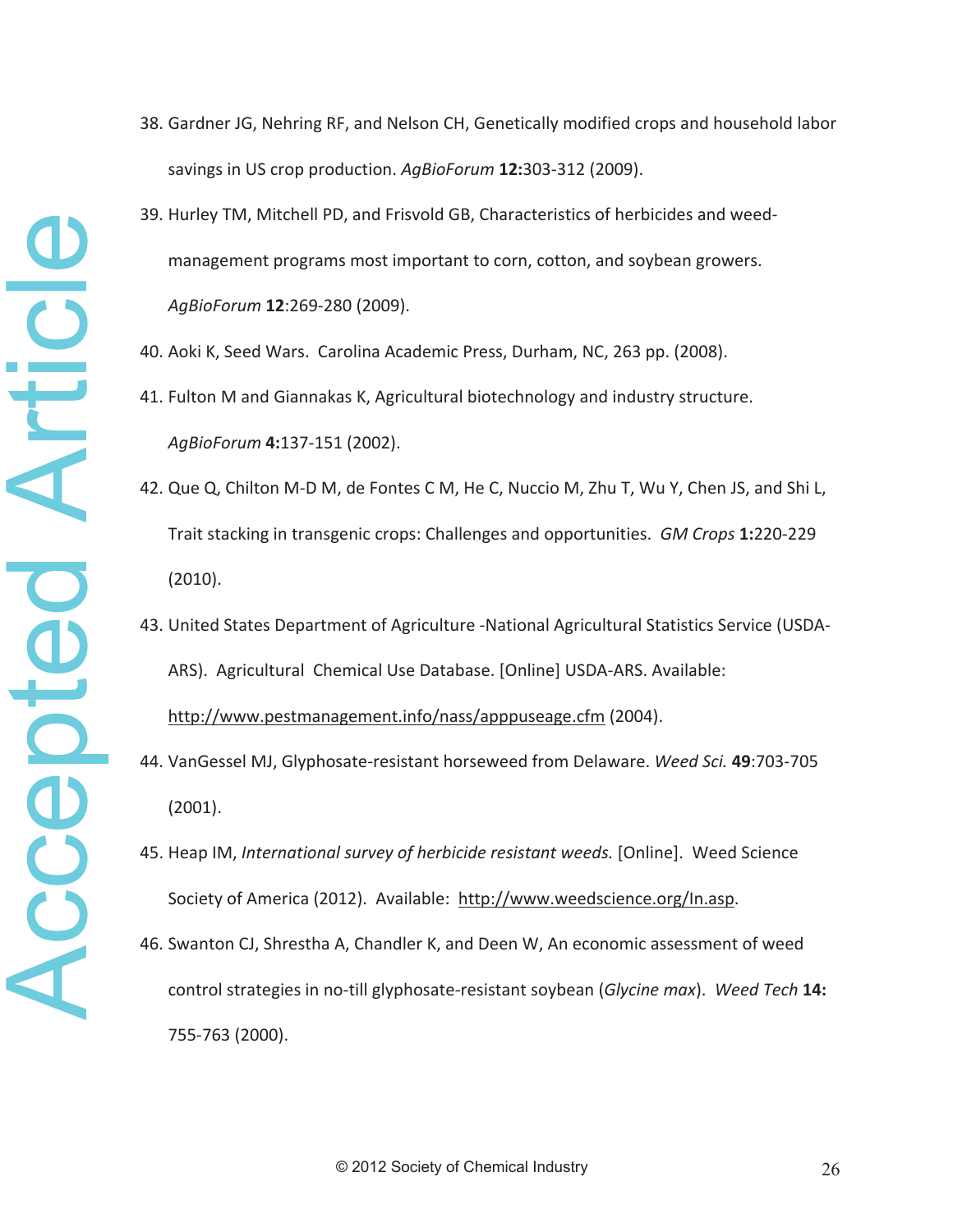- Accepted Article Accepted Article
- 47. Owen MDK, Weed species shifts in glyphosate-resistant crops. Pest Manag. Sci 64: 377-87 (2008).
- 48. Tranel PJ, Riggins C, and Hager A, The evolution of multiple-resistant weeds. Abstr *Weed Sci Soc Am* **52:**311 (2012).
- 49. Osunsami S, *Killer pigweeds threaten crops in the southͲthe tenacious weed has adapted and is no longer susceptible to pesticides.* [Online] ABC News (2009). Available: http://abcnews.go.com/WN/pig-weed-threatens-agriculture-industry-overtaking-fieldscrops/story?id=8766404.
- 50. Charles D, *Pigweed, a genetically diverse monster.* [Online].National Public Radio (2012) Available: http://www.npr.org/2012/03/06/148021947/pigweed-a-geneticdiverse-monster.
- 51. Council for Agricultural Science and Technology (CAST), Herbicide-resistant Weeds Threaten Soil Conservation Gains: Finding a Balance for Soil and Farm Sustainability. Issue Paper 49. CAST, Ames, Iowa (2012).
- 52. Gerwick BC, Thirty years of herbicide discovery: surveying the past and contemplating the future. Agrow (Silver Jubilee Edition) VII-IX (2010).
- 53. Duke SO, Why have no new herbicide modes of action appeared in recent years?*Pest Manag Sci* 68:505-512 (2012).
- 54. Green JM, Outlook on weed management in herbicide-resistant crops: need for diversification. Outlooks on Pest Manag 22:100-104(2011).
- 55. Behrens MR, Mutlu N, Cjalrabprtu S, Dumitru R, Jiang WZ, LaVallee BJ. Herman PL, Clemente TE and Weeks DP, Dicamba resistance: Enlarging and preserving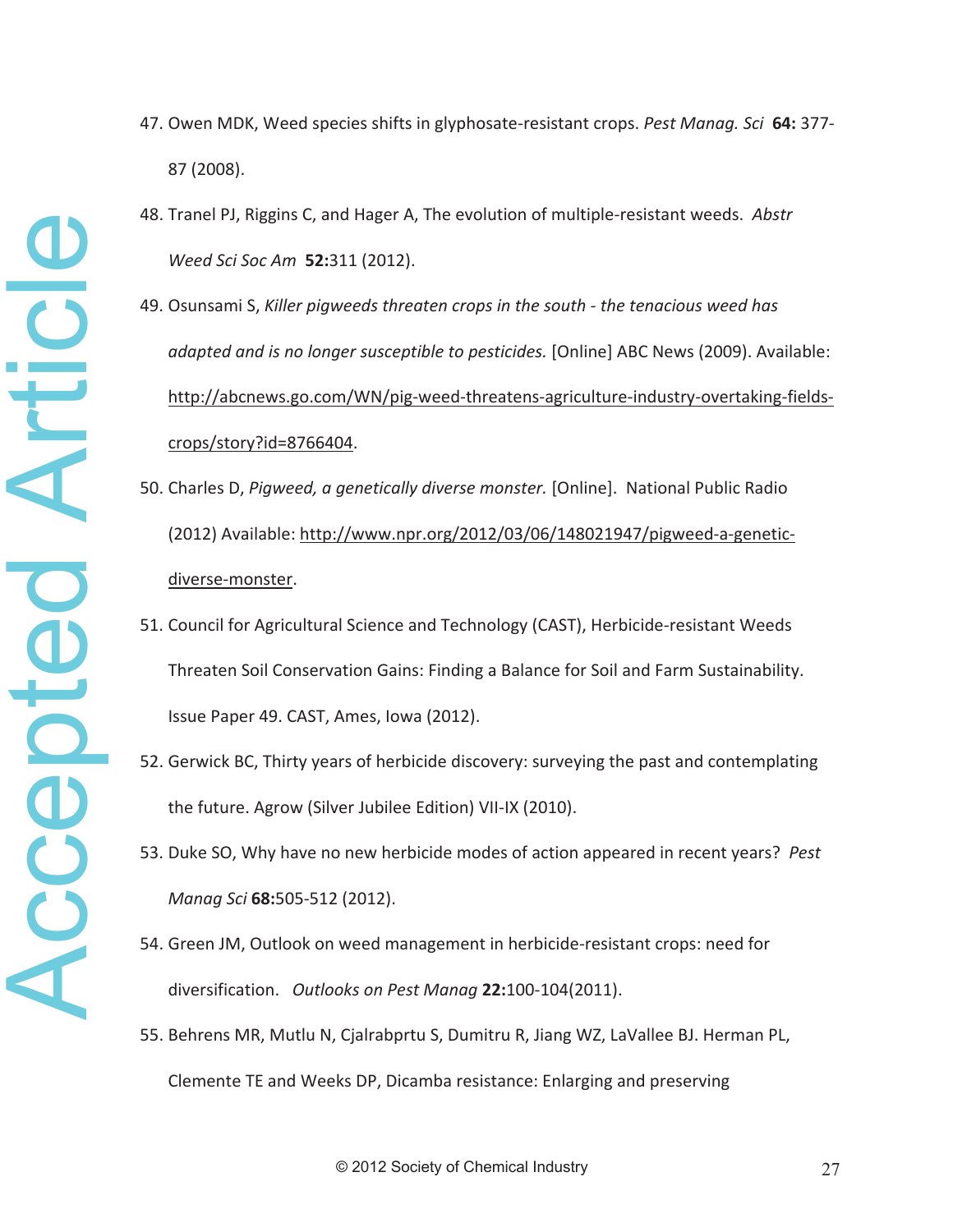- 56. Wright TR, Guomin S, Walsh TA, Lira JM, Cui C, Song P, Zhuang M, Arnold NL, Lin G, Russell SM, Cicchillo RM, Peterson MA, Simpson DM, Zhou N, Ponsamuel J, and Zhang Z, Robust crop resistance to broadleaf and grass herbicides provided by aryloxyalkanoate dioxygenase transgenes. PNAS 107: 20240-45 (2010).
- 57. van Rensburg E and Breeze VG, Uptake and development of phytotoxicity following exposure to vapour of the herbicide 2,4-D butyl by tomato and lettuce plants. *Environ Exp Bot* **20:** 405-14 (1990).
- 58. Wilson S, Downer B, Kennedy A, Li M, Liu L, Ouse D, Tank H, and Zhang H, Formulation innovation for limiting off-target movement. Abstr Weed Sci Soc Am 52:358 (2012).
- 59. Xu W, Cannan TM, Finch CW, Schnabel G, Bratz M, Bowe SJ, and Brommer CJ, Advancements in dicamba formulation. *Abstr Weed Sci Soc Am* **52:**329 (2012).
- 60. Ellenberger JS, U.S. EPA's approach to spray drift management, DRT program, and product labeling.*Abstr Weed Sci Soc Am* **52**:357 (2012).
- 61. Beckie HJ, Herbicide-resistant weeds: Management tactics and practices. Weed Technol **20**:793-814 (2006).
- 62. Binimelis R, Pengue W, Monterroso I, Transgenic treadmill: responses to the emergence and spread of glyphosate-resistant Johnsongrass in Argentina. Geoforum 40:623-633 (2009).
- 63. Frisvold GB and Reeves JM, Resistance management and sustainable use of agricultural biotechnology. AgBioForum 13:343-359 (2010).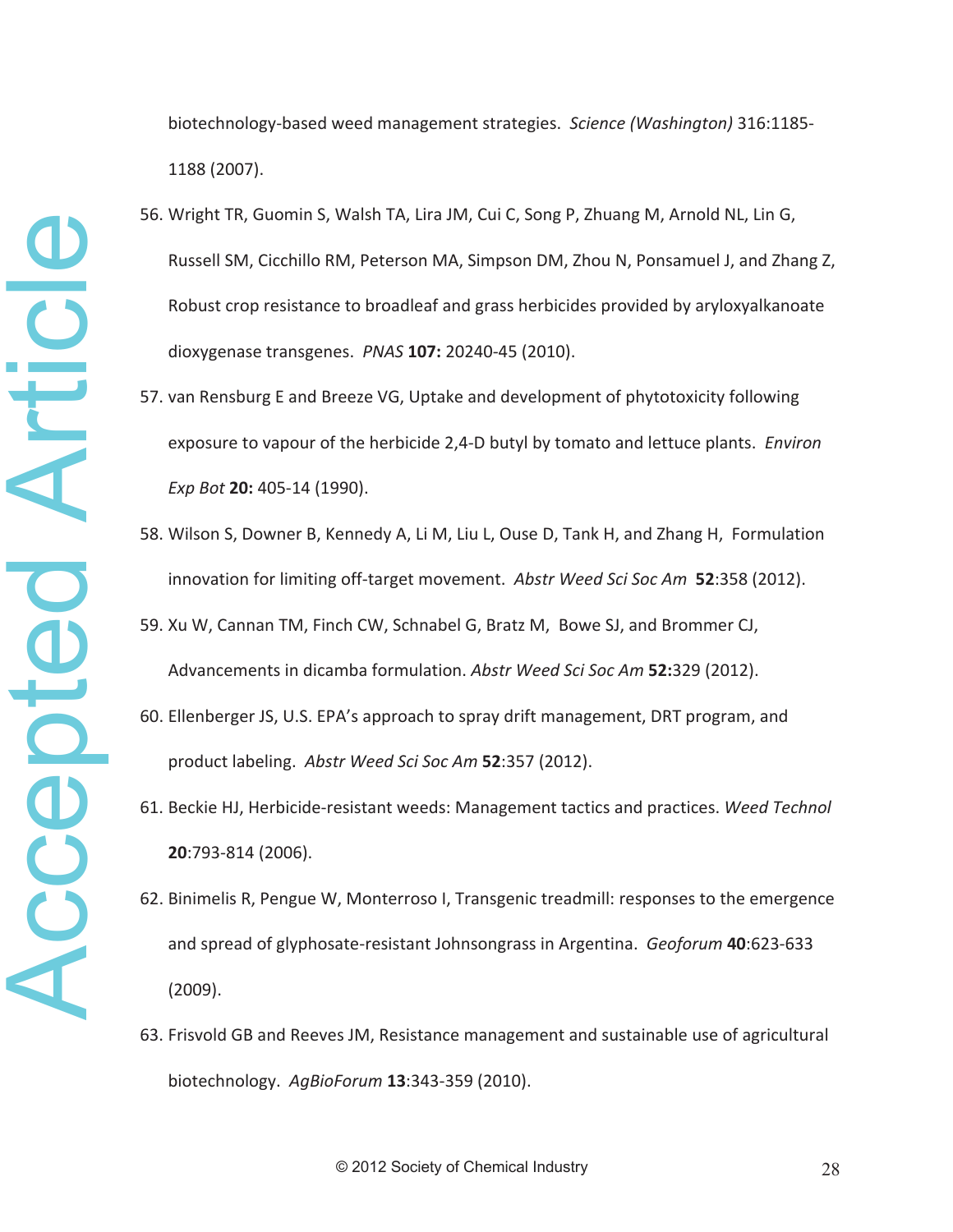- 64. Norris RF, Ecological implications of using thresholds for weed management, *Expanding the Context of Weed Management, ed. by Buhler DD, Hayworth Press, New York, pp.* 31-58 (1999).
- 65. Norsworthy JK, Ward S, Shaw D, Llewellyn R, Nichols R, Webster TM, Bradley K, Frisvold G, Powles S, Burgos N, Witt W, and Barrett M, Reducing the risks of herbicide resistance: best management practices and recommendations.*Weed Sci* **60:** (in press) (2012).
- 66. Harker KN, O'Donovan JT, Blackshaw RE, Beckie HJ, Mallory-Smith C, and Maxwell B, Our View. Weed Sci 60:143-145 (2012).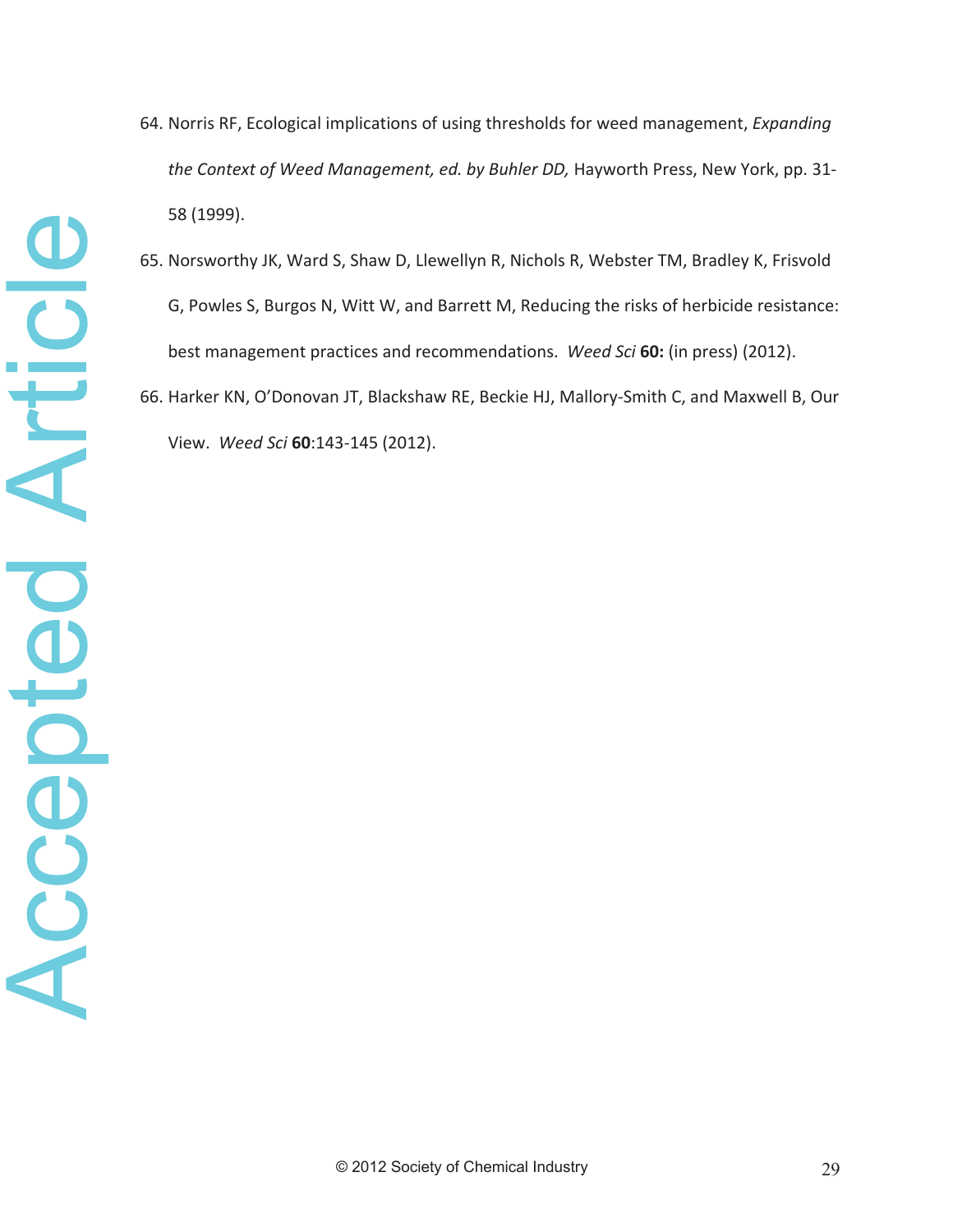**Table 1.**Currently available transgenic crop herbicide traits.

Accepted Article **Accepted Article** 

|            |                  |                              |                           | <b>First</b>      |
|------------|------------------|------------------------------|---------------------------|-------------------|
| Crop       | <b>Herbicide</b> | <b>Primary Trait Gene(s)</b> | <b>Trait Designation</b>  | <b>Sales</b>      |
| Corn       | Glyphosate       | Multiple zm-2mepsps          | GA21                      | 1998              |
|            |                  | Two cp4 epsps cassettes      | <b>NK603</b>              | 2001              |
|            | Glufosinate      | Pat                          | T14, T25                  | 1996              |
| Soybeans   | Glyphosate       | cp4 epsps                    | GTS 40-3-2                | 1996              |
|            |                  |                              | <b>MON89788</b>           | 2009              |
|            | Glufosinate      | Pat                          | A2704-12                  | 2009              |
| Cotton     | Glyphosate       | cp4 epsps                    | MON1445/1698              | 1997              |
|            |                  | Two cp4 epsps                | <b>MON88913</b>           | 2006              |
|            |                  | zm-2mepsps                   | GHB614                    | 2009              |
|            | Glufosinate      | bar                          | LLCotton25                | 2005              |
| Canola     | Glyphosate       | cp4 epsps, gox v247          | GT73                      | 1996              |
|            | Glufosinate      | pat                          | Topas 19/2                | 1995              |
| Rice       | Glufosinate      | bar                          | LLRice601                 | 2006              |
| Sugarbeets | Glyphosate       | cp4 epsps                    | KM-00071-4 (H7-1)         | 2007              |
| Alfalfa    | Glyphosate       | Two cp4 epsps                | MON00101-8,<br>MON00163-7 | 2006 <sup>1</sup> |

 $16$ lyphosate-resistant alfalfa had a five-year gap of no planting, pending legal clearances, until

2011.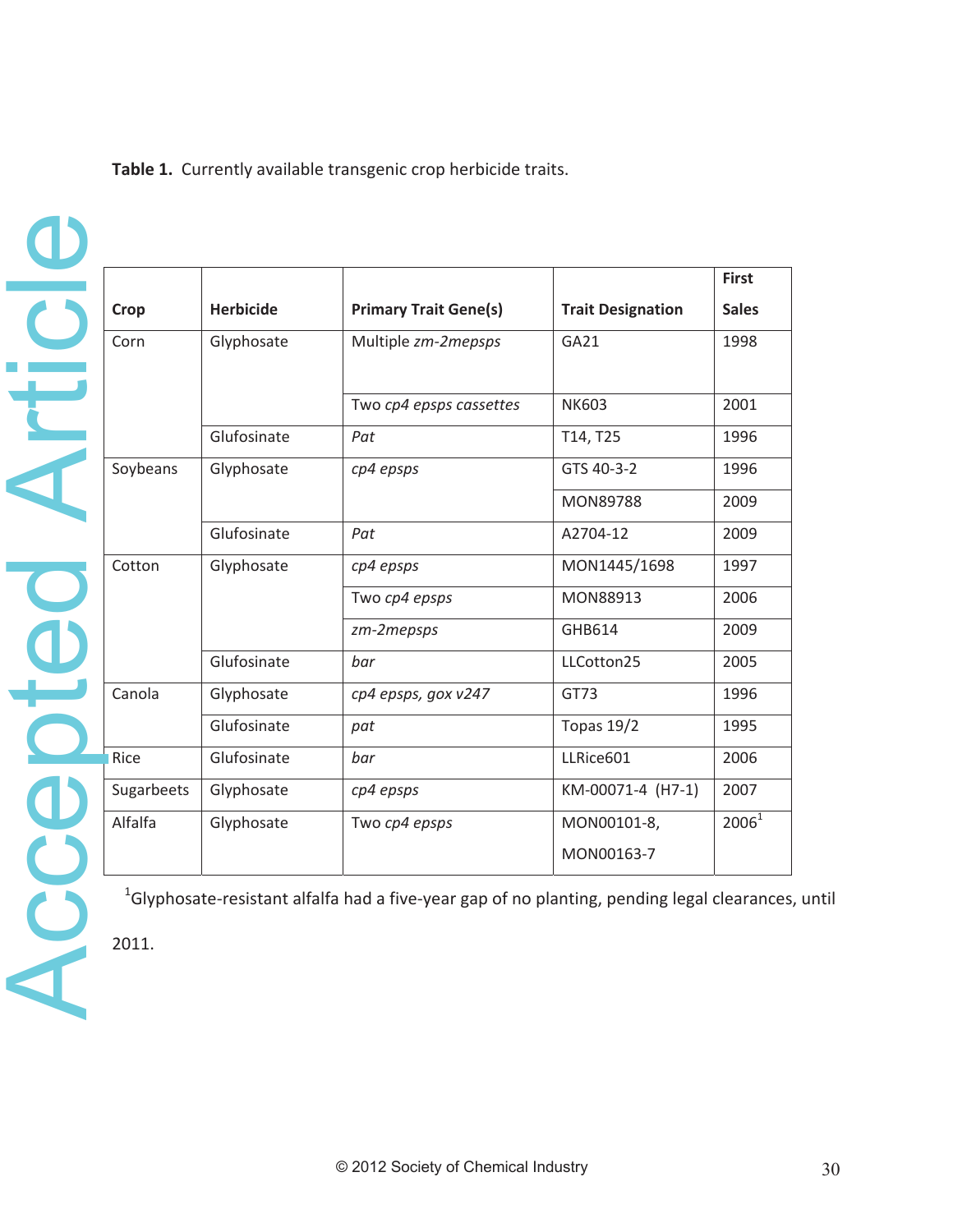# Table 2. Summary of commercial nontransgenic herbicide-resistant crops.

Accepted Article Accepted Article

| <b>Herbicide</b>              | <b>Crop</b> | Year available |
|-------------------------------|-------------|----------------|
|                               |             |                |
| ACCase inhibitor - sethoxydim | Corn        | 1996           |
| Imidazolinones                | Corn        | 1993           |
|                               | Canola      | 1997           |
|                               | Wheat       | 2002           |
|                               | Rice        | 2002           |
|                               | Sunflower   | 2003           |
| Specific sulfonylureas        | Soybeans    | 1994           |
|                               | Sunflower   | 2006           |
|                               | Sorghum     | $^{\sim}2012$  |
| Photosystem II inhibitors     | Soybeans    | $^{\sim}$ 1981 |
|                               | Canola      | 1984           |
|                               |             |                |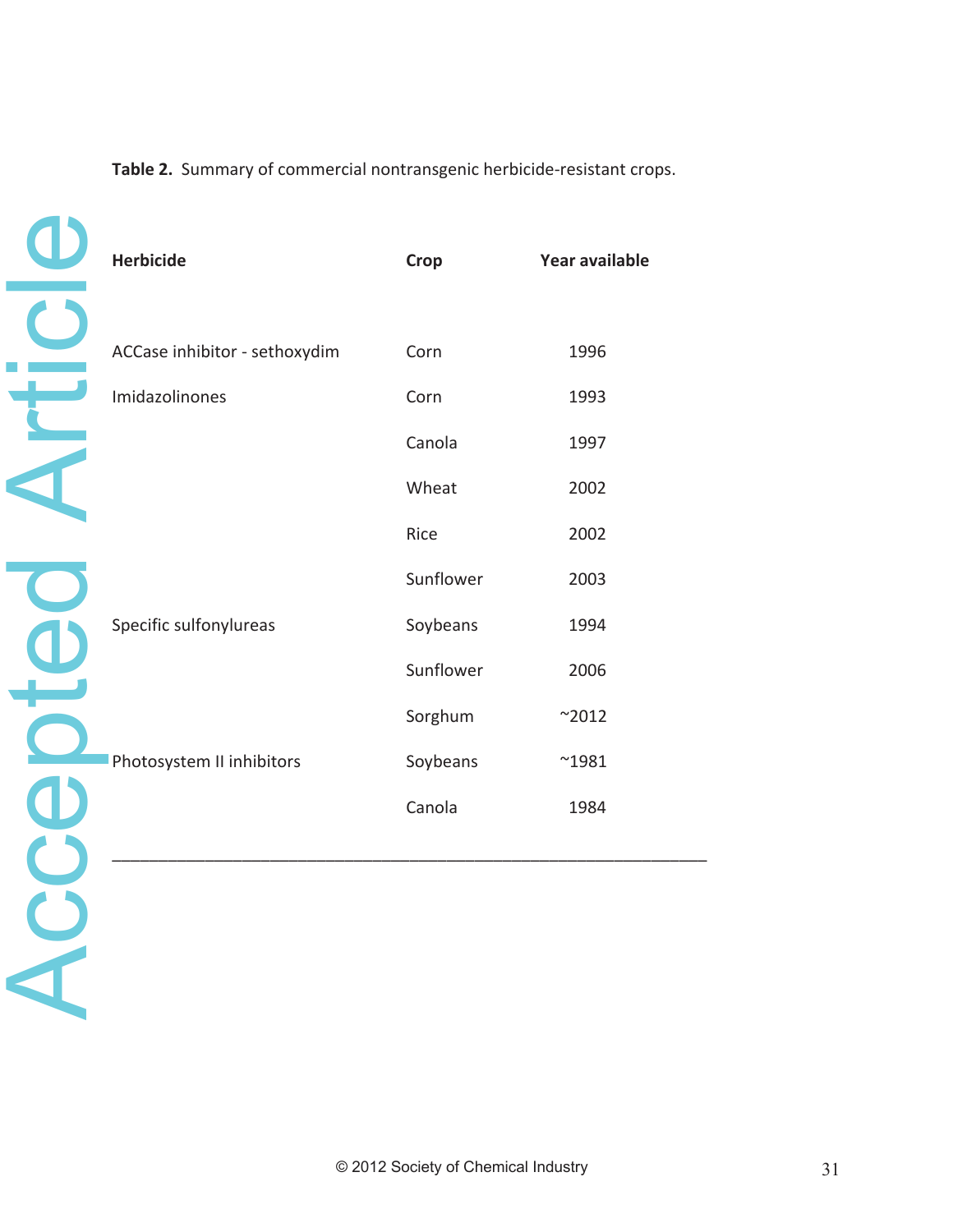**Table 3.** Reasons often given for the rapid adoption of glyphosate-resistant crops.

Performance Weed efficacy

Consistency

Crop safety

Higher yield

Lower production costs

Profitability

Simplicity

Convenience

Flexibility

Safety (occupational, family, environmental)

Saves time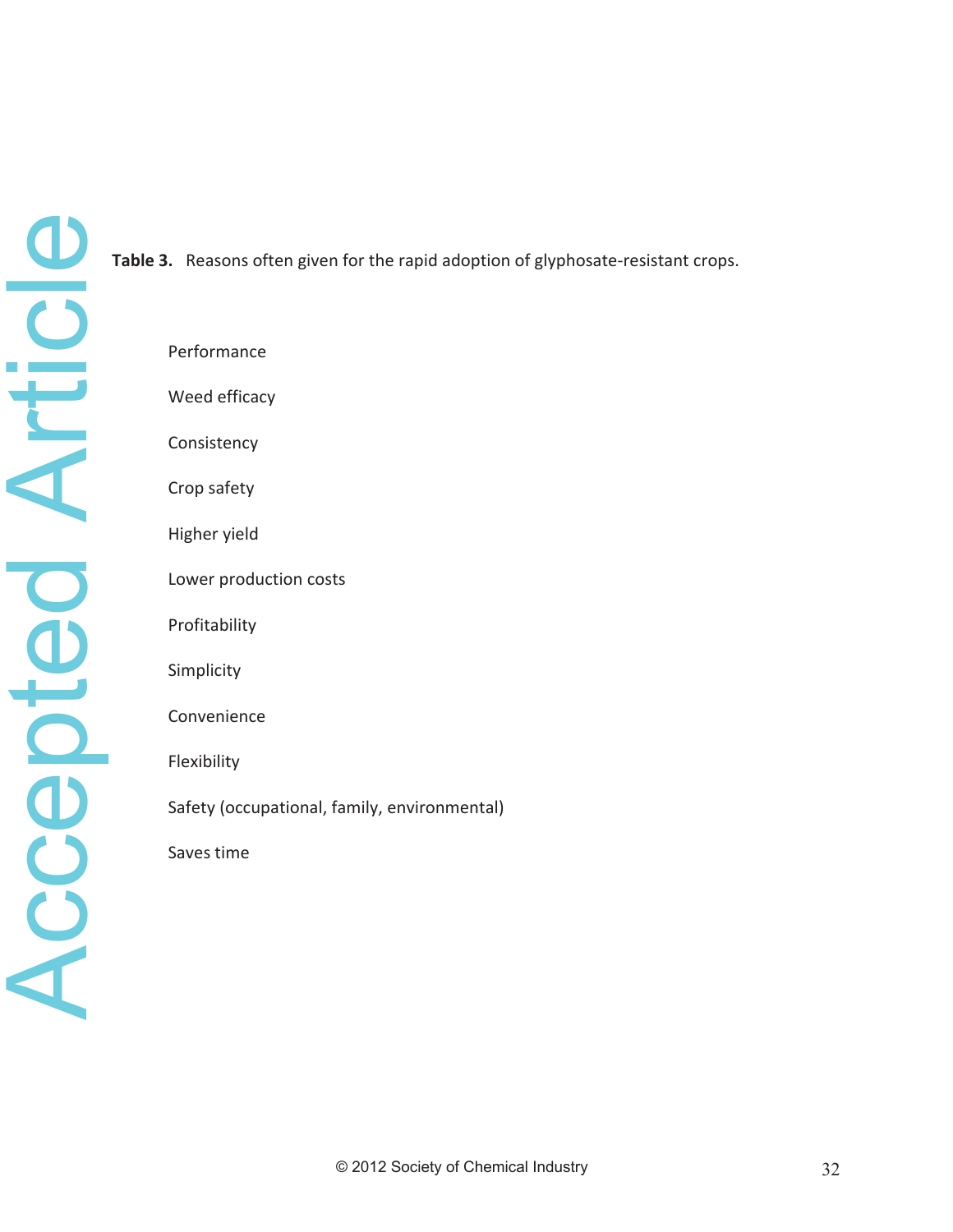**Table 4.** Income benefit from transgenic crops from 1996 to 2007.<sup>17</sup>

|                                       | Income              | Yield          |
|---------------------------------------|---------------------|----------------|
| Crop                                  | (USD <sup>2</sup> ) | (million tons) |
| Herbicide-resistant soybeans          | 21.8                | 67.8           |
| Herbicide and insect-resistant corn   | 8.1                 | 15.1           |
| Herbicide and insect-resistant cotton | 13.4                | 6.9            |
| Herbicide-resistant canola            | 1.4                 | 4.4            |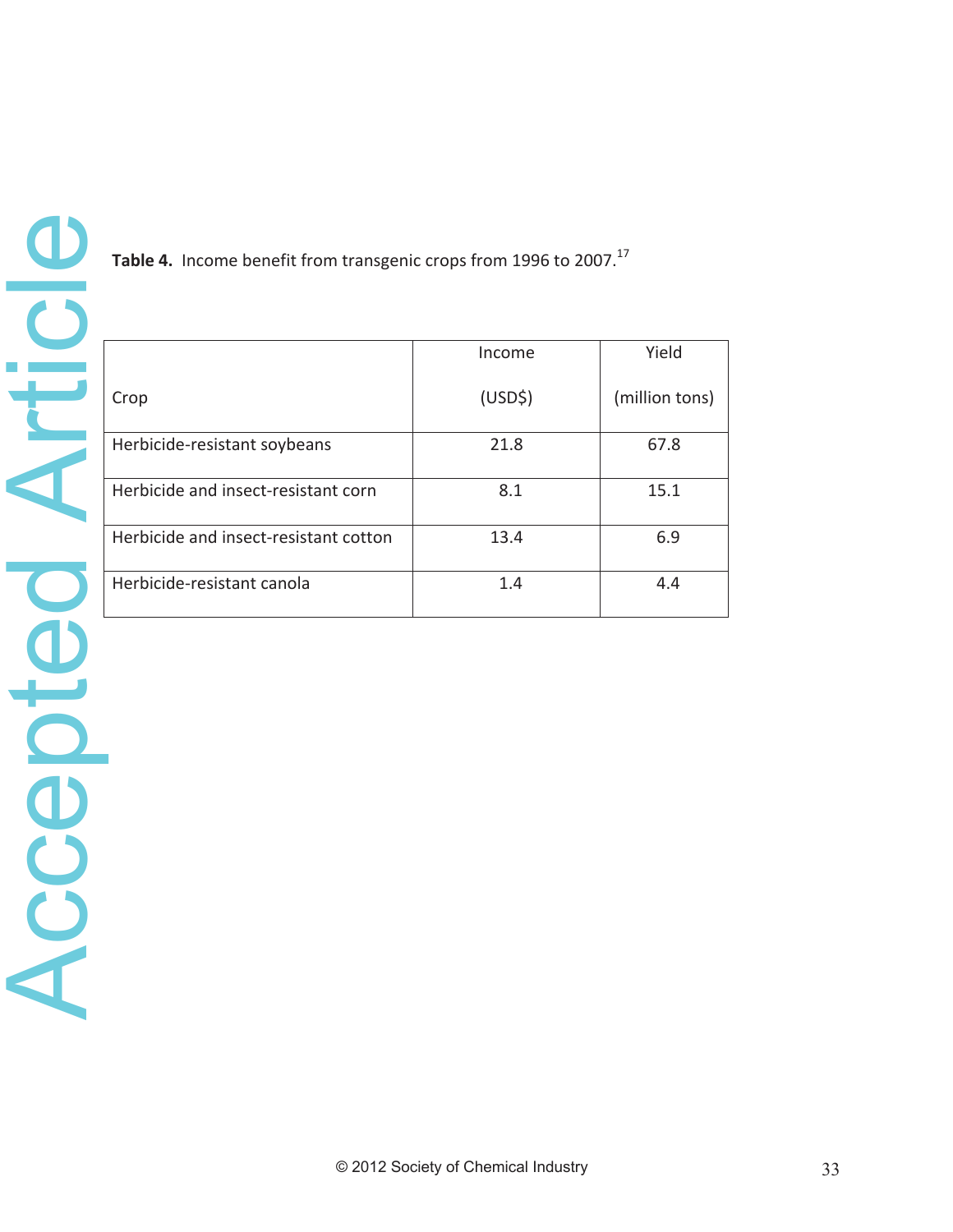**Table 5.** Environmental impact of the change of herbicide use in herbicide-resistant (mostly glyphosate-resistant) crops globally from 1996 to 2009.<sup>33</sup> The environmental impact is determined by the Environmental Impact Quotient (EIQ), an indicator of a wide range of environmental impacts including the amount and toxicity of the pesticides used, leaching, runoff, and potential exposure to farm workers and consumers.

| Crop        | Change in Herbicide Use Change in Herbicide |                     | <b>Change in</b> |
|-------------|---------------------------------------------|---------------------|------------------|
|             | (million kg)                                | Use on HR crops (%) | Environmental    |
|             |                                             |                     | Impact (%)       |
| HR soybeans | $-40.9$                                     | $-2.2$              | $-16.0$          |
| HR corn     | $-140.3$                                    | $-9.2$              | $-10.5$          |
| HR cotton   | $-8.9$                                      | $-4.0$              | $-6.9$           |
| HR canola   | $-14.0$                                     | $-16.2$             | $-23.2$          |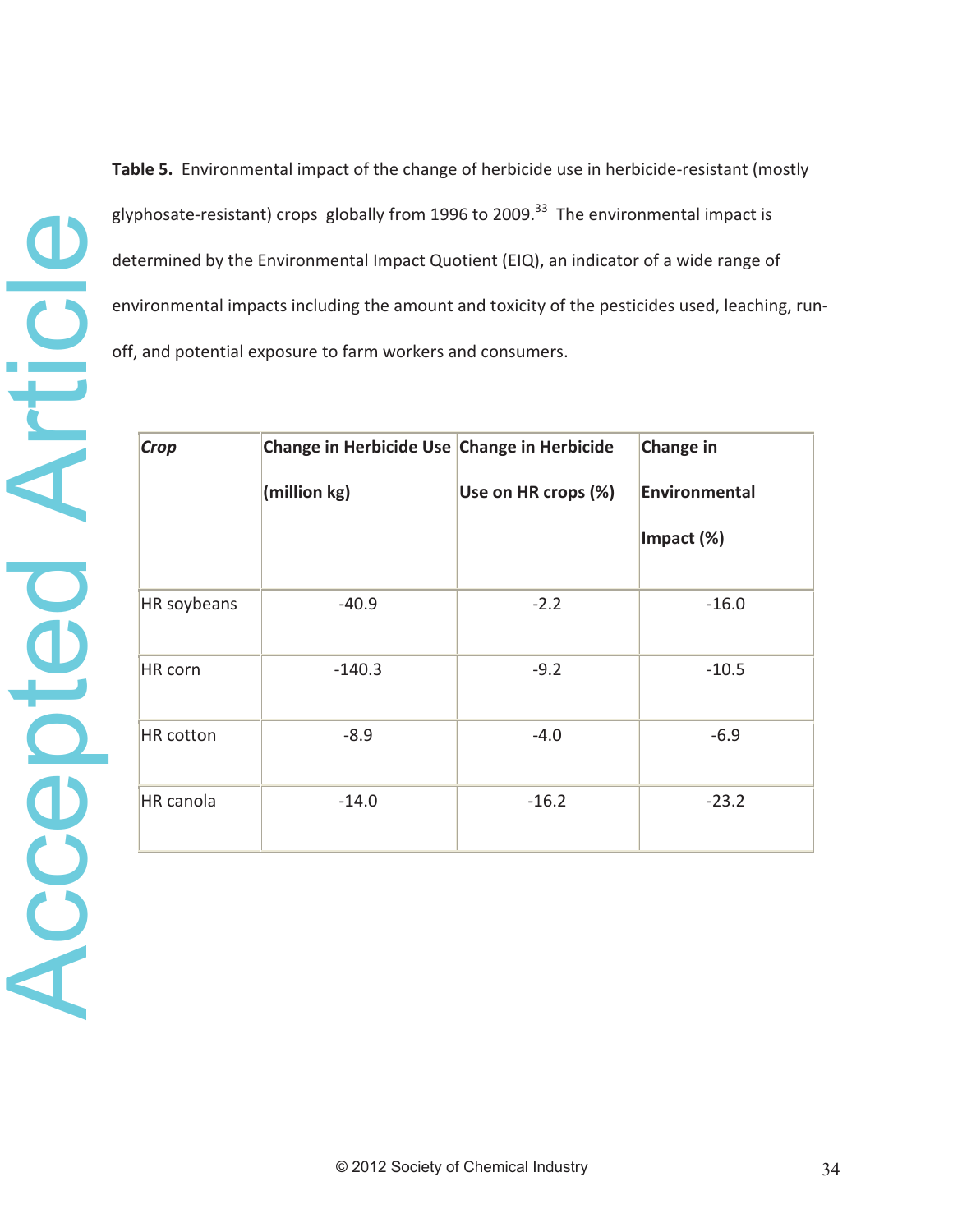# **Table 6.**Summary of weed efficacy and resistance status for key herbicide modes of action

| Glyphosate<br>Glufosinate<br>inhibitors<br>inhibitors<br>auxins<br>Control Rating (0-10) and Resistance status <sup>1,2</sup><br><b>Weed Genus</b><br><b>Dicotyledons</b><br>$\overline{9}$<br>Chenopodium<br>8<br>7R<br>8R<br>9R<br>Amaranthus<br>9R<br>9R<br>8<br>9R<br>9R<br>Abutilon<br>8<br>8<br>$8 - 9$<br>8<br>9<br>Xanthium<br>9<br>9<br>9<br>8<br>9R<br>9<br>Ambrosia<br>7-8R<br>7-8R<br>$7 - 8$<br>$8 - 9$<br>$7-8R$<br>7R<br>8<br>8<br>Conyza<br>$\,8\,$<br>$\overline{7}$<br>$\overline{7}$<br>9<br>$\overline{7}$<br>Ipomoea<br>8<br>Kochia<br>$\overline{7}$<br>9R<br>8<br>9R<br>9R<br><b>Monocotyledons</b><br>Setaria<br>$9 - 10$<br>$\boldsymbol{0}$<br>$4 - 8$<br>8-9<br>8-9R<br>Sorghum<br>0<br>9-10R<br>$6-9$<br>8-10R<br>$0 - 8$<br>Digitaria<br>$\boldsymbol{0}$<br>$\overline{7}$<br>9<br>8<br>9R | inhibitors<br>$\overline{0}$<br>$\boldsymbol{0}$<br>0 |
|--------------------------------------------------------------------------------------------------------------------------------------------------------------------------------------------------------------------------------------------------------------------------------------------------------------------------------------------------------------------------------------------------------------------------------------------------------------------------------------------------------------------------------------------------------------------------------------------------------------------------------------------------------------------------------------------------------------------------------------------------------------------------------------------------------------------------|-------------------------------------------------------|
|                                                                                                                                                                                                                                                                                                                                                                                                                                                                                                                                                                                                                                                                                                                                                                                                                          |                                                       |
|                                                                                                                                                                                                                                                                                                                                                                                                                                                                                                                                                                                                                                                                                                                                                                                                                          |                                                       |
|                                                                                                                                                                                                                                                                                                                                                                                                                                                                                                                                                                                                                                                                                                                                                                                                                          |                                                       |
|                                                                                                                                                                                                                                                                                                                                                                                                                                                                                                                                                                                                                                                                                                                                                                                                                          |                                                       |
|                                                                                                                                                                                                                                                                                                                                                                                                                                                                                                                                                                                                                                                                                                                                                                                                                          |                                                       |
|                                                                                                                                                                                                                                                                                                                                                                                                                                                                                                                                                                                                                                                                                                                                                                                                                          |                                                       |
|                                                                                                                                                                                                                                                                                                                                                                                                                                                                                                                                                                                                                                                                                                                                                                                                                          | $\overline{0}$                                        |
|                                                                                                                                                                                                                                                                                                                                                                                                                                                                                                                                                                                                                                                                                                                                                                                                                          | $\Omega$                                              |
|                                                                                                                                                                                                                                                                                                                                                                                                                                                                                                                                                                                                                                                                                                                                                                                                                          | $\boldsymbol{0}$                                      |
|                                                                                                                                                                                                                                                                                                                                                                                                                                                                                                                                                                                                                                                                                                                                                                                                                          | $\boldsymbol{0}$                                      |
|                                                                                                                                                                                                                                                                                                                                                                                                                                                                                                                                                                                                                                                                                                                                                                                                                          | 0                                                     |
|                                                                                                                                                                                                                                                                                                                                                                                                                                                                                                                                                                                                                                                                                                                                                                                                                          | 9R                                                    |
|                                                                                                                                                                                                                                                                                                                                                                                                                                                                                                                                                                                                                                                                                                                                                                                                                          |                                                       |
|                                                                                                                                                                                                                                                                                                                                                                                                                                                                                                                                                                                                                                                                                                                                                                                                                          | 9R                                                    |
|                                                                                                                                                                                                                                                                                                                                                                                                                                                                                                                                                                                                                                                                                                                                                                                                                          | 9R                                                    |
| Echinochloa<br>9<br>9<br>9R<br>$\mathbf 0$<br>$\overline{7}$                                                                                                                                                                                                                                                                                                                                                                                                                                                                                                                                                                                                                                                                                                                                                             | 9R                                                    |
| Panicum<br>9<br>8<br>$\boldsymbol{0}$<br>5<br>8                                                                                                                                                                                                                                                                                                                                                                                                                                                                                                                                                                                                                                                                                                                                                                          | 9R                                                    |
| Lolium<br>$\overline{3}$<br>8R<br>$\boldsymbol{0}$<br>9R<br>8R                                                                                                                                                                                                                                                                                                                                                                                                                                                                                                                                                                                                                                                                                                                                                           | 9R                                                    |
| Zea (feral crop)<br>9R<br>7R<br>8R<br>$\boldsymbol{0}$<br>$\boldsymbol{0}$                                                                                                                                                                                                                                                                                                                                                                                                                                                                                                                                                                                                                                                                                                                                               | 9R                                                    |
| $1$ Weed control ratings are summarized from U.S. extension guides with 0 being lowest and 10                                                                                                                                                                                                                                                                                                                                                                                                                                                                                                                                                                                                                                                                                                                            |                                                       |
| being the highest level of control and represent the highest observed for any herbicide in that                                                                                                                                                                                                                                                                                                                                                                                                                                                                                                                                                                                                                                                                                                                          |                                                       |
| class.                                                                                                                                                                                                                                                                                                                                                                                                                                                                                                                                                                                                                                                                                                                                                                                                                   |                                                       |
| <sup>2</sup> An R next to herbicide efficacy rating indicates that the genus has evolved resistance to that                                                                                                                                                                                                                                                                                                                                                                                                                                                                                                                                                                                                                                                                                                              |                                                       |

likely to be used with existing and future herbicide-resistant crops. $3$ 

 $2$  An R next to herbicide efficacy rating indicates that the genus has evolved resistance to that herbicide class (Heap 2011).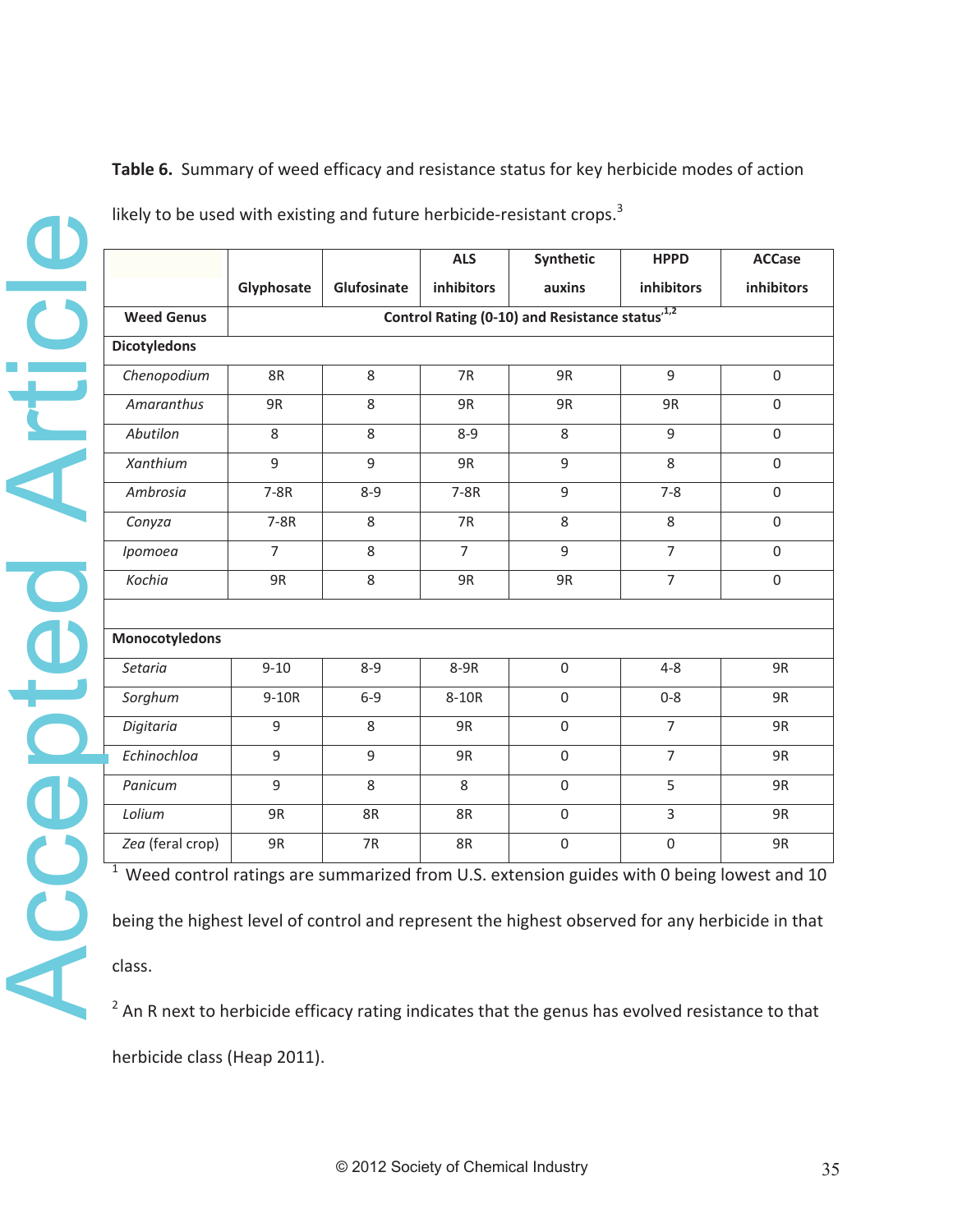| L. |  |
|----|--|
|    |  |
|    |  |
|    |  |
|    |  |
|    |  |
|    |  |
|    |  |
|    |  |
|    |  |
|    |  |
|    |  |
|    |  |

**Table 7.** Publicly announced transgenic multiple herbicide-resistant crops.

| <b>Herbicide types</b>                               | <b>Crops</b>        |
|------------------------------------------------------|---------------------|
| Glyphosate and glufosinate                           | Soybeans, corn and  |
|                                                      | cotton              |
| Glyphosate and ALS inhibitors                        | Soybeans and corn   |
| Glyphosate, glufosinate and 2,4-D analogs            | Soybeans and cotton |
| Glyphosate, glufosinate and dicamba                  | Soybeans and cotton |
| Glyphosate, glufosinate and HPPD inhibitors          | Soybeans and cotton |
| Glyphosate, glufosinate, 2,4-D and ACCase inhibitors | Corn                |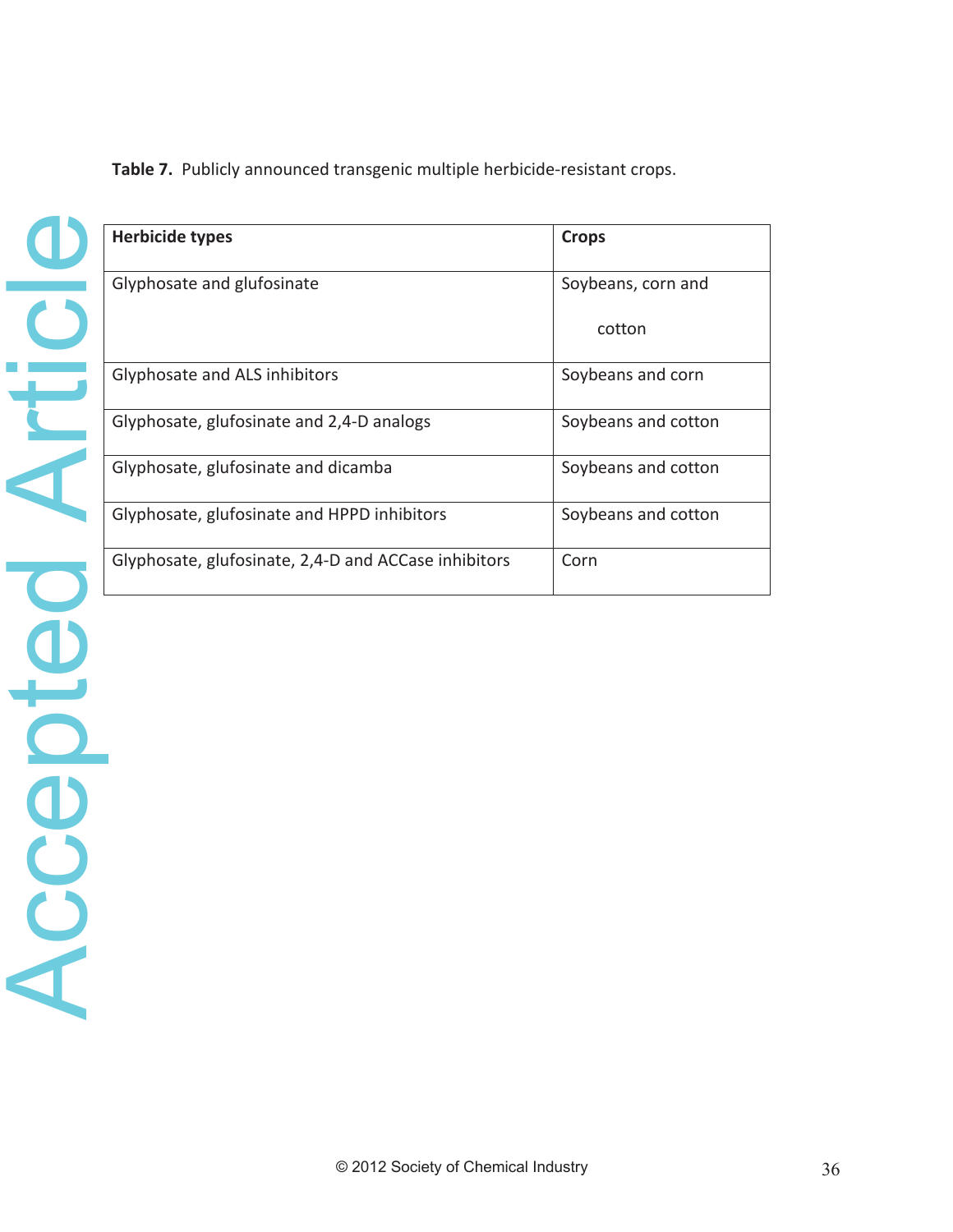| Herbicide/herbicide class  | Characteristics                                    |
|----------------------------|----------------------------------------------------|
| Glyphosate                 | Improved detoxification                            |
|                            | More resistant target site                         |
| Dicamba                    | Metabolic degradation                              |
| $2,4-D$                    | Metabolic degradation                              |
| <b>ACCase inhibitors</b>   | Metabolic degradation                              |
| <b>ALS inhibitors</b>      | Various resistant ALS target sites                 |
| <b>HPPD</b> inhibitors     | Target site resistance, over-expression, alternate |
|                            | pathway, and/or pathway flux                       |
| PPO inhibitors             | Resistant PPO target site                          |
| Multiple herbicide classes | GST-based metabolism                               |
|                            | P450-based metabolism                              |
|                            |                                                    |
|                            |                                                    |
|                            |                                                    |
|                            |                                                    |
|                            |                                                    |
|                            |                                                    |
|                            |                                                    |

Table 8. Publicly disclosed experimental herbicide resistance traits.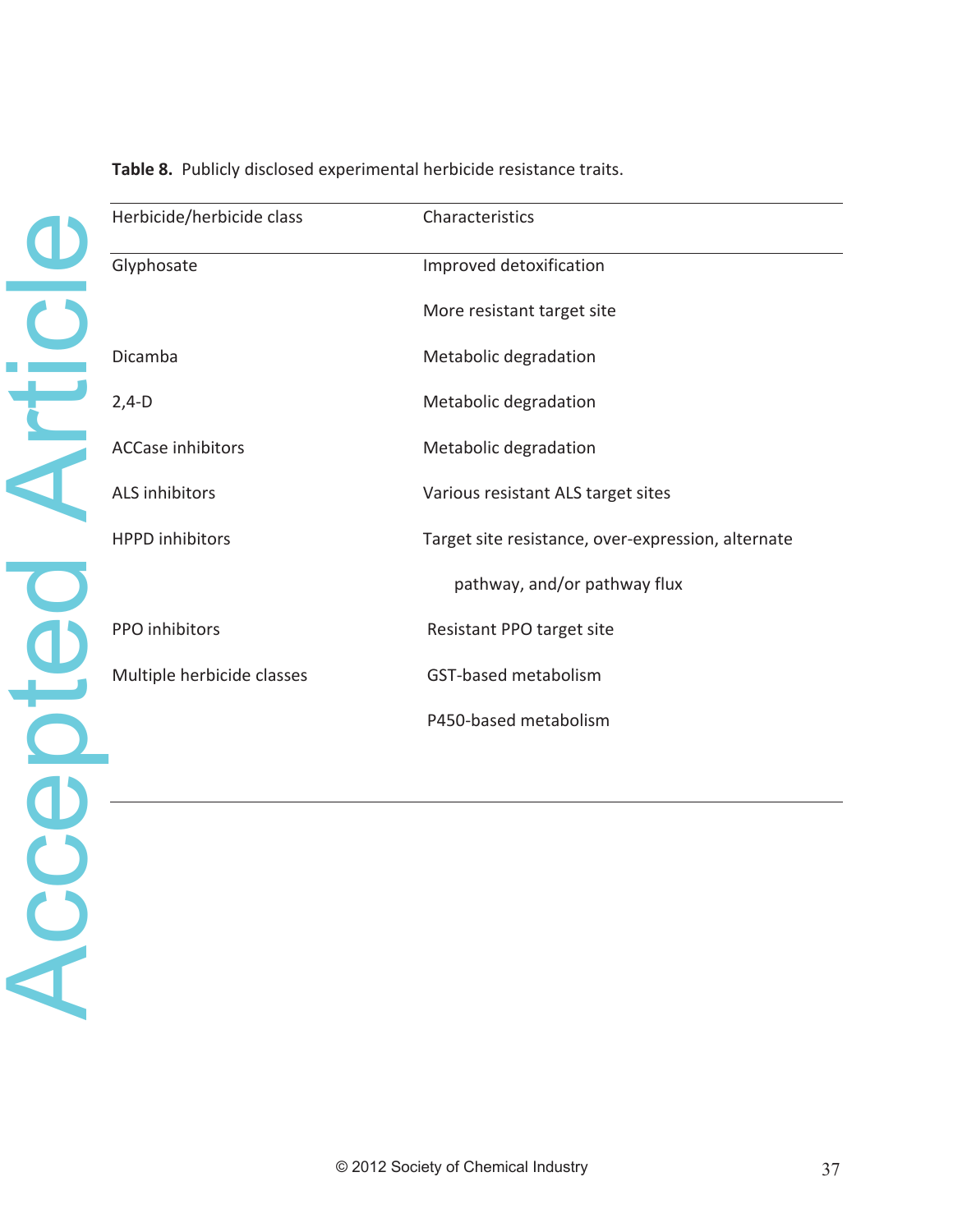**Table 9.** Twelve best management practices endorsed by the Weed Science Society of America to reduce the threat of herbicide-resistant weeds to agricultural productivity.<sup>65</sup>

- 1. Understand the biology of the weeds present.
- 2. Use a diversified approach to weed management focused on preventing weed seed production and reducing the number of weed seeds in the soil seedbank.
- 
- 3. Plant into weed-free fields and then keep fields as weed free as possible.
- 4. Plant weed-free crop seed.
- 5. Scout fields routinely.
- 6. Use multiple herbicide mechanisms of action that are effective against the most troublesome or herbicide-resistance-prone weeds.
- 7. Apply the labeled herbicide rate at recommended weed sizes.
- 8. Emphasize cultural practices that suppress weeds by utilizing crop competitiveness.
- 9. Use mechanical and biological management practices where appropriate.
- 10. Prevent field-to-field and within-field movement of weed seed or vegetative propagules.
- 11. Manage weed seed at harvest and post-harvest to prevent a buildup of the weed seedbank.
- 12. Prevent an influx of weeds into the field by managing field borders.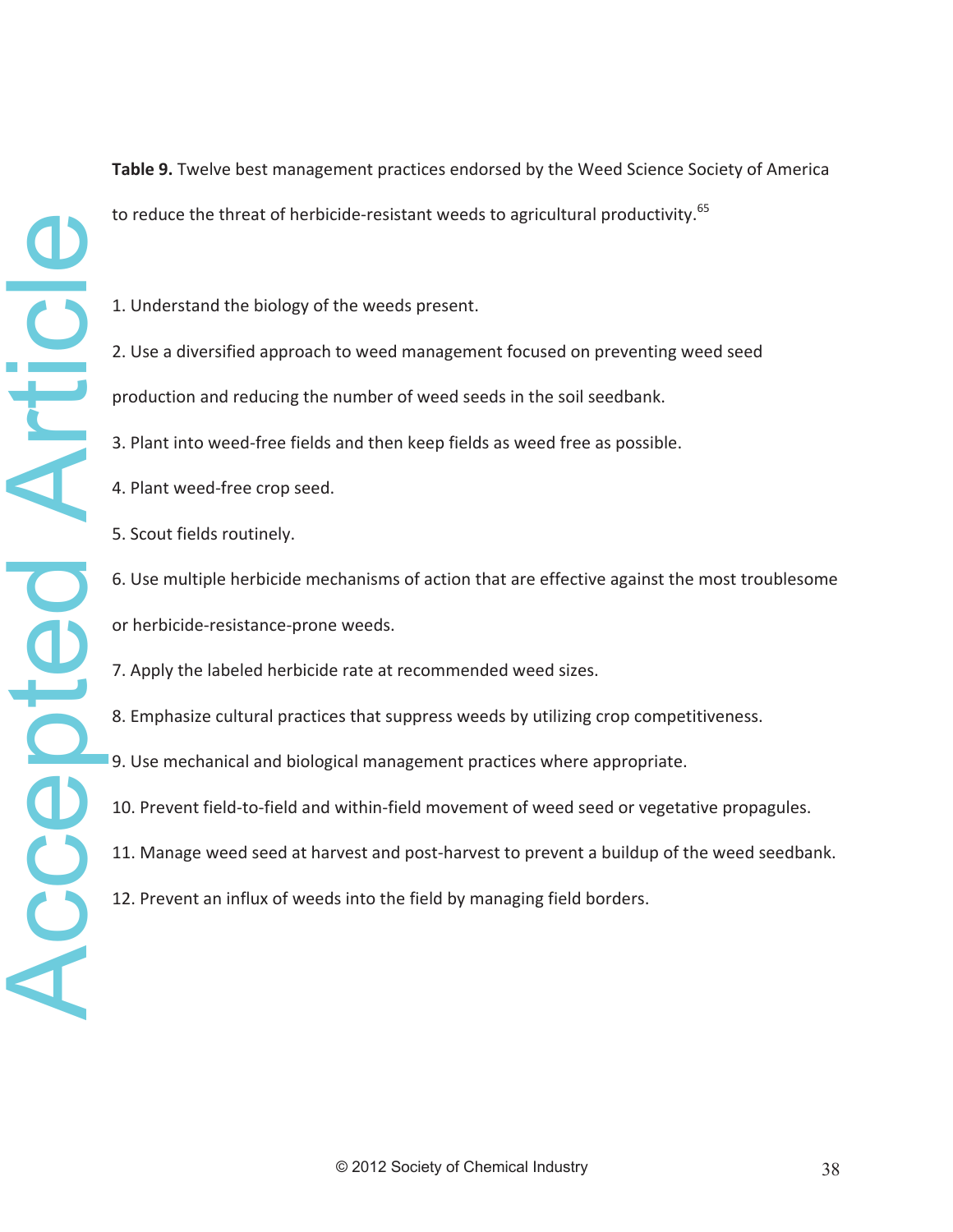### **FIGURE LEGENDS**

Figure 1. Adoption of herbicide-resistant and insect-resistant crops globally (reproduced with permission).10

Figure 2. Percent of 1,176 corn, soybean and cotton growers reporting various glyphosateresistant crop characteristics that are very important (used with permission). $39$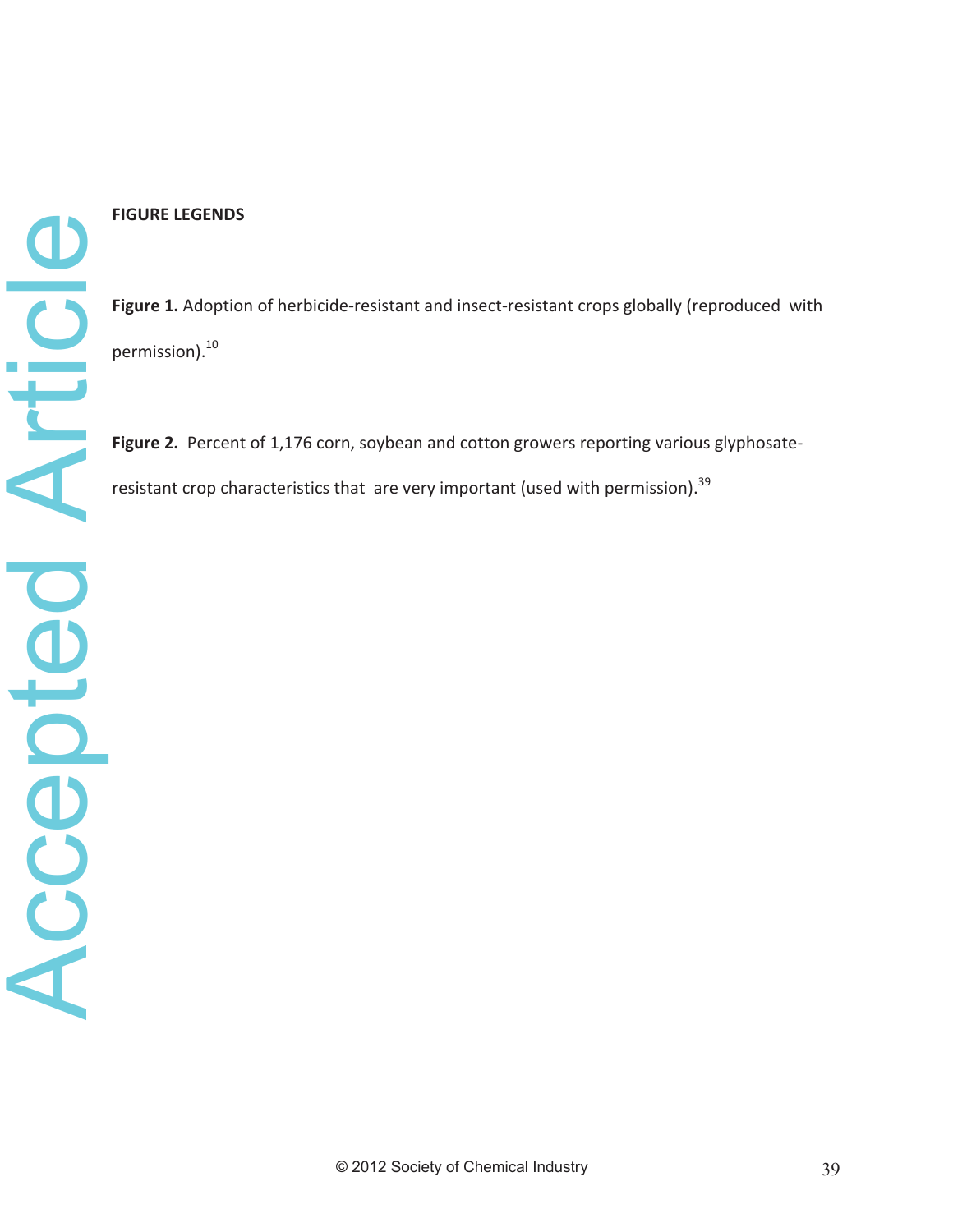

# Accepted Article Accepted Article